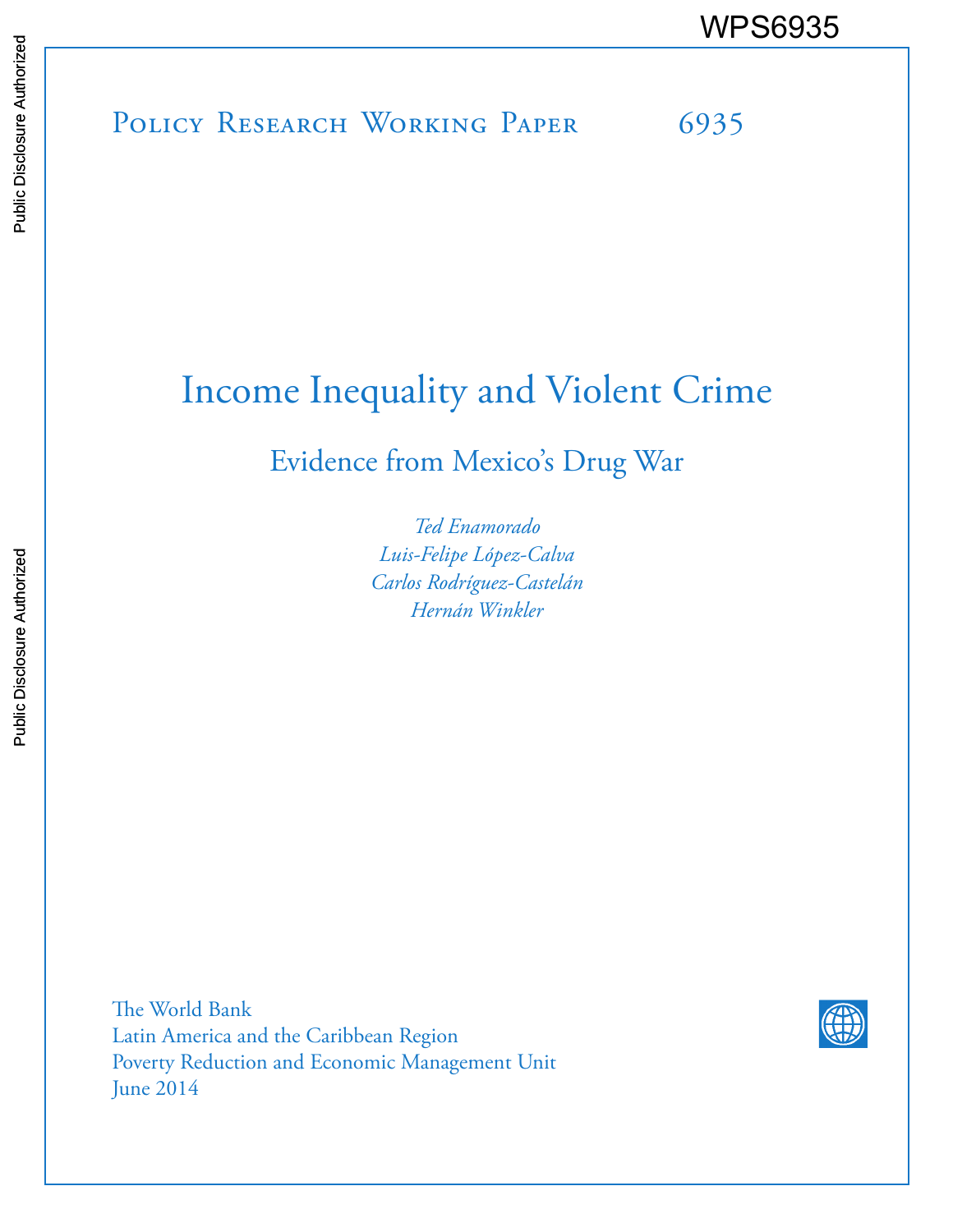#### POLICY RESEARCH WORKING PAPER 6935

## **Abstract**

The relationship between income inequality and crime has attracted the interest of many researchers, but little convincing evidence exists on the causal effect of inequality on crime in developing countries. This paper estimates this effect in a unique context: Mexico's Drug War. The analysis takes advantage of a unique data set containing inequality and crime statistics for more than 2,000 Mexican municipalities covering a period of 20 years. Using an instrumental variable for inequality that tackles problems of reverse causality and omitted variable bias, this paper finds that an increment of one point in

the Gini coefficient translates into an increase of more than 10 drug-related homicides per 100,000 inhabitants between 2006 and 2010. There are no significant effects before 2005. The fact that the effect was found during Mexico's Drug War and not before is likely because the cost of crime decreased with the proliferation of gangs (facilitating access to knowledge and logistics, lowering the marginal cost of criminal behavior), which, combined with rising inequality, increased the expected net benefit from criminal acts after 2005.

*The Policy Research Working Paper Series disseminates the findings of work in progress to encourage the exchange of ideas about development*  issues. An objective of the series is to get the findings out quickly, even if the presentations are less than fully polished. The papers carry the *names of the authors and should be cited accordingly. The findings, interpretations, and conclusions expressed in this paper are entirely those of the authors. They do not necessarily represent the views of the International Bank for Reconstruction and Development/World Bank and its affiliated organizations, or those of the Executive Directors of the World Bank or the governments they represent.*

This paper is a product of the Poverty Reduction and Economic Management Unit, Latin America and the Caribbean Region. It is part of a larger effort by the World Bank to provide open access to its research and make a contribution to development policy discussions around the world. Policy Research Working Papers are also posted on the Web at http:// econ.worldbank.org. The author may be contacted at crodriguezc@worldbank.org.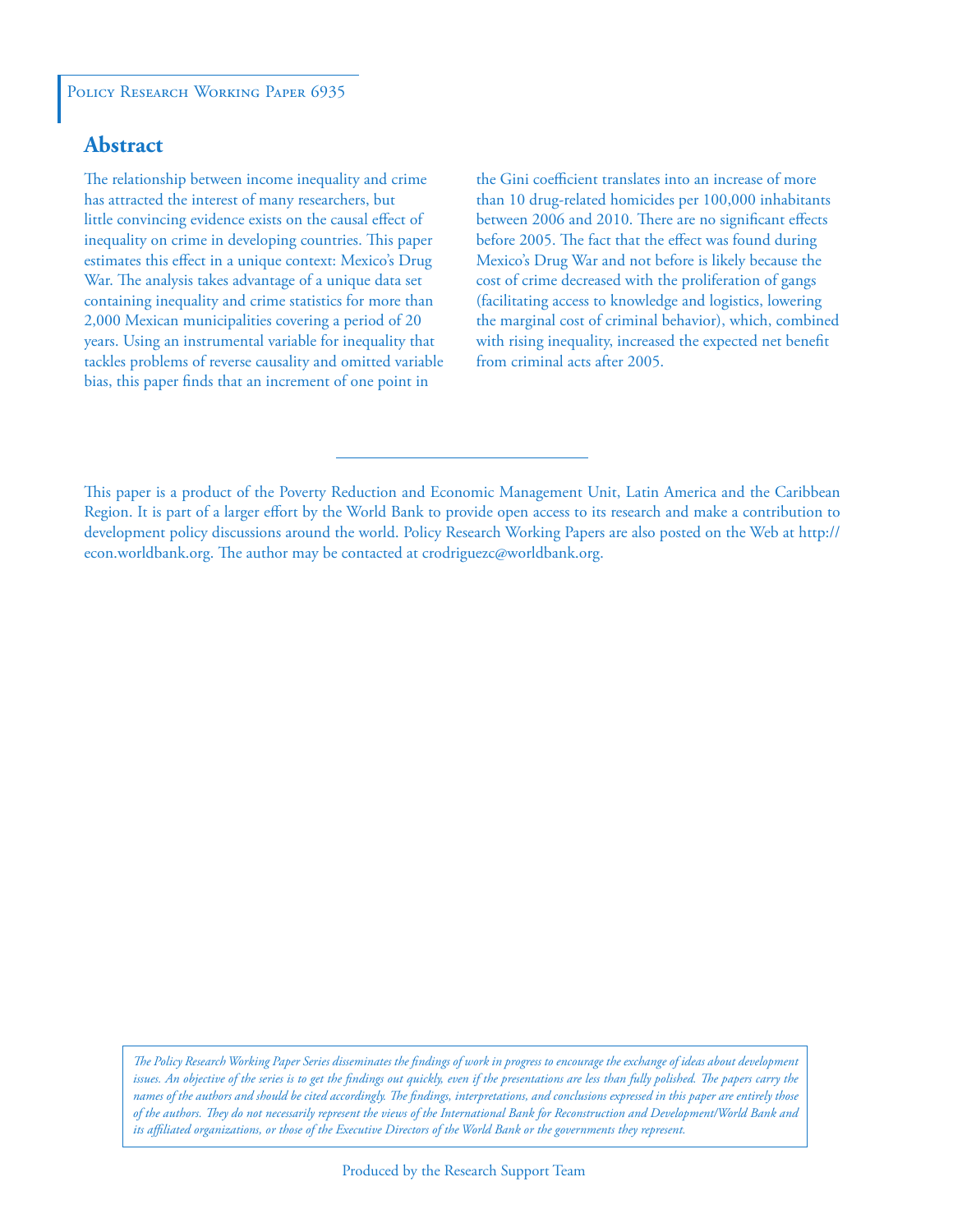# **Income Inequality and Violent Crime: Evidence from Mexico's Drug War**

Ted Enamorado<sup>[\\*](#page-2-0)</sup> Luis-Felipe López-Calva<sup>[†](#page-2-1)</sup>

Carlos Rodríguez-Castelán<sup>[‡](#page-2-2)</sup> Hernán Winkler<sup>[§](#page-2-3)</sup>

**Keywords:** Income Inequality, Crime, Instrumental Variables, Mexico **JEL codes:** C26, D74, H70, I3, O54 **Sector Board: Poverty (POV)** 

 $\overline{\phantom{a}}$ 

<span id="page-2-0"></span>The authors would like to thank Eduardo Ortiz-Juarez and Daniel Valderrama for invaluable research assistance. The findings, interpretations and conclusions in this paper are entirely those of the authors. They do not necessarily represent

<span id="page-2-1"></span><sup>\*</sup> Princeton University. E-mail: <u>tede@princeton.edu</u><br>+ World Bank. E-mail: <u>lflopezcalva@worldbank.org</u><br>\* World Bank. E-mail: <u>crodriguezc@worldbank.org</u> (corresponding author).

<span id="page-2-3"></span><span id="page-2-2"></span><sup>§</sup> World Bank. E-mail: [hwinkler@worldbank.org](mailto:hwinkler@worldbank.org)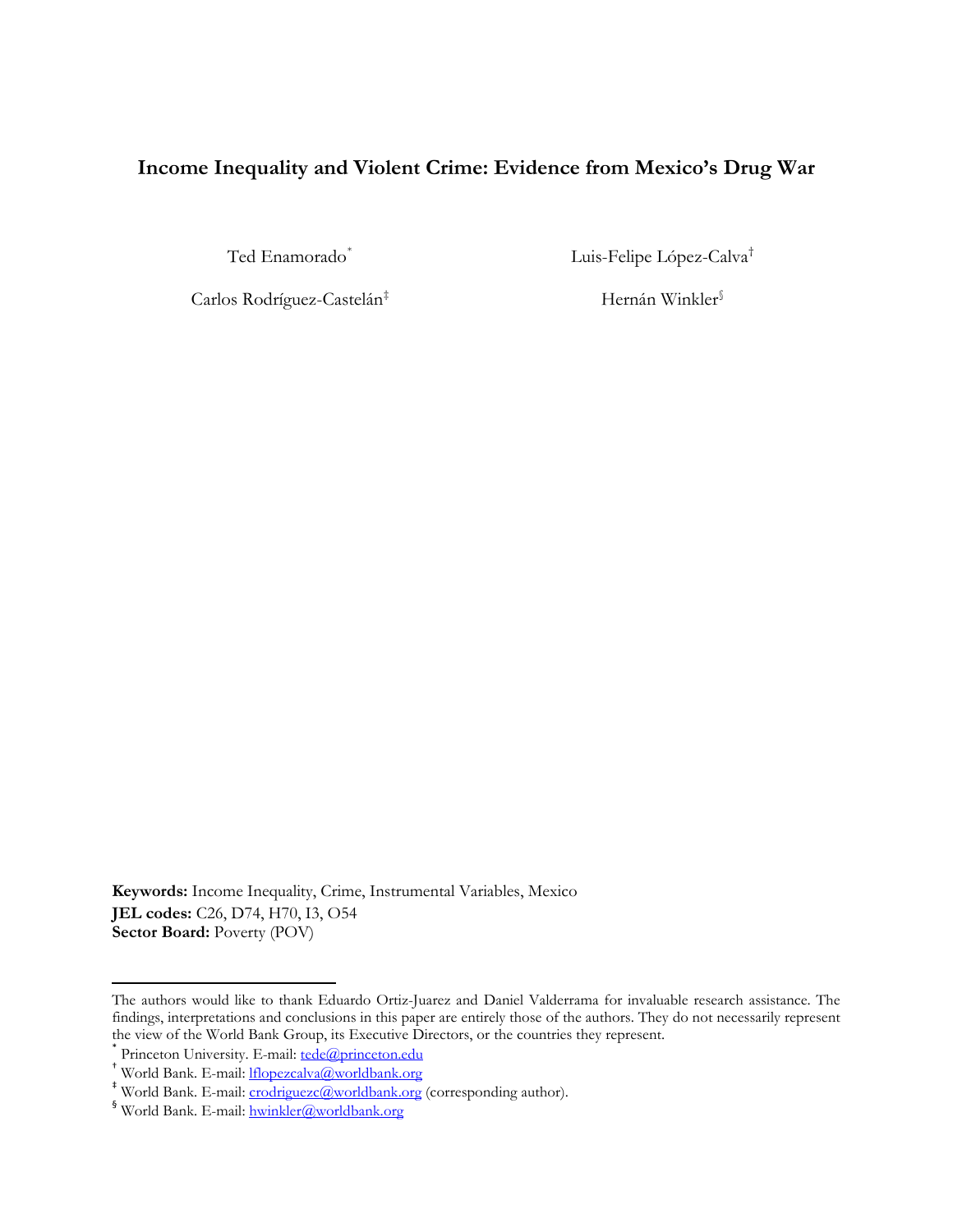#### **1. Introduction**

The question of what is the effect of inequality on crime has been a matter of interest among many researchers and policy analysts. While most of the literature on this topic finds a positive effect of inequality on crime, the empirical evidence has fallen short in establishing an unambiguous direction of causality (see Pridermore, 2011), as well as on whether the effect holds for different types of violent crime. Moreover, when focusing on developing countries the available evidence is weaker given that reliable and comparable crime statistics tend to be scarce. In addition, scholars have faced other major challenges when delving into this subject. For example, cross-country studies are usually biased by measurement error and omitted variables problems, and they are also limited by smallsample sizes. Reverse causality is a matter of concern, since increasing crime rates might also affect inequality by, for example, encouraging richer residents to move out of violent locations.

Neumayer (2005) points out that focusing on within-country variation could be a remedy to the difficulty to control for confounding factors at the country level and to the small-sample problem that arises in cross-country analysis. Nonetheless, even when those problems have been addressed, the reverse causality problem remains. In this paper, we take a step forward seeking to tackle the aforementioned challenges by focusing on within-country variation at the municipal level in crime and inequality in Mexico and proposing an instrumental variable that is related to changes in local income inequality levels but uncorrelated with changes in local crime rates.

We focus our attention on Mexico as it represents a unique case among developing nations. First, in terms of crime rates, while the total rate of homicides in Mexico followed a downward pattern for the 1990-2005 period, the picture is totally different for the period from 2005 to 2010. For example, in 2005 the total rate of homicides was close to 11 deaths per 100,000 individuals, while by 2010 it was 18.5 deaths (Mexico's National Public Security System, SNSP, 2011). This sharp increase in the rate of total homicides is mainly due to the rising number of violent crimes associated with drugrelated activities e.g., in 2005 there were more than 7,000 deaths related to non-drug crimes, nearly double the number of deaths caused by drug-related homicides; by 2010 the situation had completely turned around, that is, the number of drug-related homicides more than tripled the number of non-drug related homicides (see Figure 1). To illustrate the economic implications of this matter, victimization surveys estimate that in 2010 crime cost victims losses valued at US\$12.9 billion. In addition, for that same year, 42.8 percent of Mexico's firms paid for private security, spending about 2.2 percent of their annual sales on these services (IFC and WB, 2012); and reductions in economic activity and growth were found at the municipal level between 2006 and 2010 (Robles et al., 2013, and Enamorado et al., 2013).

Second, while there have been major advancements in reducing income inequality in Mexico over the last fifteen years—with a decline from 0.547 to 0.475 of the Gini coefficient for the distribution of household per capita income (Lustig et al., 2012)—heterogeneity across regions remains. Between 1990 and 2005, about 90 percent of the municipalities in Mexico registered a decline in income inequality, while between 2005 and 2010 about 78 percent of the municipalities experienced a reduction of their Gini coefficient. Despite an overall decrease in the Gini coefficient at the national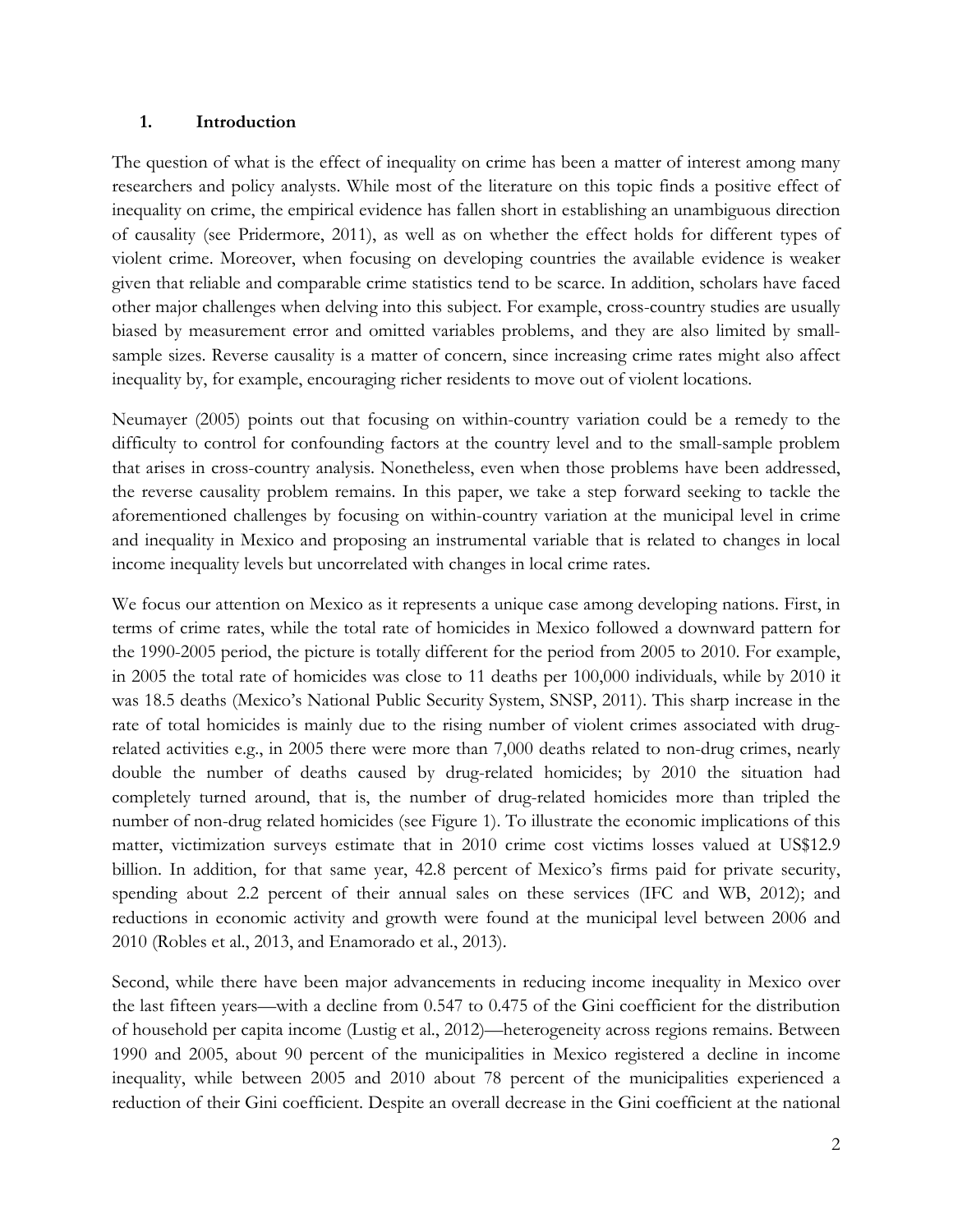level, many municipalities experienced an increase in inequality during these periods and Mexico is still one of the countries in Latin America where low-income mobility is a widespread problem (see Cuesta et al., 2011; Bourguignon 2004).



**Figure 1: Number of homicide cases and homicide rates by type (1997 – 2011)**

Our results from linear regression models that do not account for reverse causality and omitted variables predict that, in the case of Mexico, an increase in inequality is linked to a decrease in homicides. We argue that this result might be driven by selective outmigration of richer residents to safer municipalities and by other channels through which crime might affect the distribution of income. Nonetheless, when we use our proposed instrument to tackle the endogeneity problem, we find that for the period that goes from 2005 to 2010, an increase of one unit in the Gini coefficient (our income inequality measure) translates in more than 4 additional deaths per 100,000 individuals when focusing on the total homicide rate. Moreover, this effect is larger if we focus just on drugrelated crimes, where an increase in the Gini coefficient of one unit is associated with an increase of more than 10 deaths. On the other hand, in the case of non-drug related homicides solely we do not find any evidence that changes in inequality play a role in determining those types of crimes before or during Mexico's Drug War. This finding shows the importance of the lower costs of criminal activity brought about by the expansion of drug trafficking gangs after 2005, in shaping the effects of income inequality on criminal activity. The results presented are unaffected by alterative specifications and different robustness checks.

The rest of this paper proceeds as follows. Section 2 presents a literature review of the theoretical and empirical evidence on this subject; Section 3 presents long and medium-run trends of subnational income inequality and facts on Mexico's Drug War and the associated spike in violent crime rates. Section 4 describes methodology and data; Section 5 lays out the empirical strategy, with a special focus on how we recover income inequality measures at the municipal level in Mexico and

Source: SNSP, 2011 and 2012; Rios, 2012.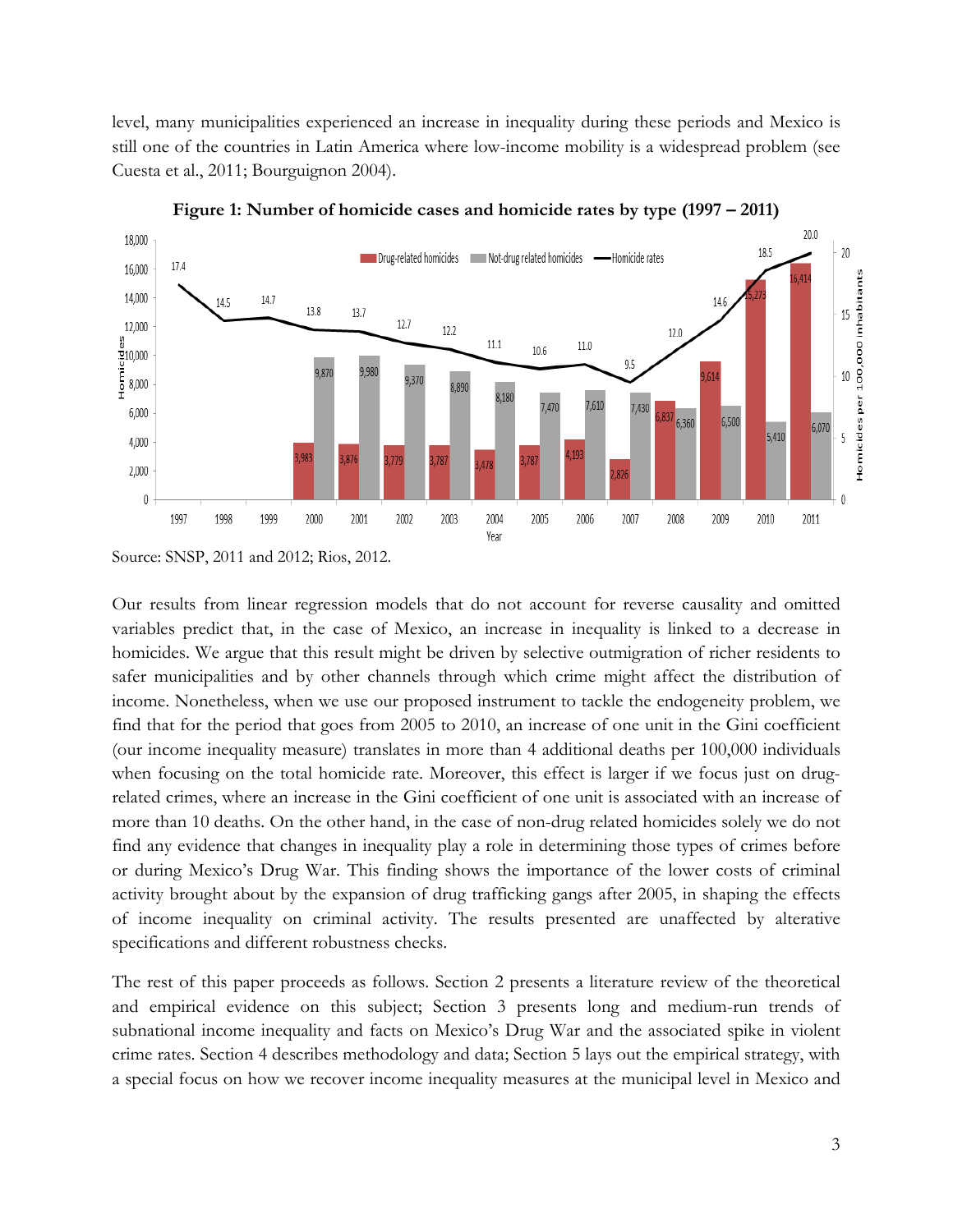how our proposed instrument was constructed. Section 6 presents our main findings, and Section 7 concludes.

## **2. Previous Literature on the Links between Income Inequality and Crime**

Within the literature on the effects of inequality and poverty on crime there are two distinctive and complementary approaches. First, we have the sociological theories of crime, which center their attention on the emotional feelings that cause people to become delinquents. In these theories, poverty and inequality cause social tension, anxiety, and strain, which lead people to become more violent (recent empirical work presenting evidence supporting those theories can be found in Fajnzylber, Lederman, and Loayza [1998, 2002a, 2002b], and Whitworth, 2012). The second approach includes the concept of criminal behavior as a cost-benefit calculation, introduced to the economics literature by Becker's (1968) seminal work. In a nutshell, Becker proposes that crime is a function of an individual's calculations in weighing the expected utility of crime against the utility of using the same time and resources to pursue legal activities. Thus, it is not difficult to see that in this theory poor individuals living in an unequal setting will be more prone to recur to illegal activities, as their outside options (i.e., legal activities) do not offer higher benefits in the short term (Freeman, 1999). These calculations behind are influenced by the deterrence mechanisms and penalties put in place to prevent crime. Conversely to the case described above, the poor may find non-criminal activities preferable if the net benefit of crime (after discounting penalties) is lower than their poverty status.

Regardless of the mechanism(s) behind (rational calculation vs. emotional motivations originated by social exclusion), both set of theories strongly suggest that inequality and poverty foster crime. Many authors have tried to test these theories empirically obtaining mixed results. For example, Ehrlich (1973) finds that in the United States (1940-1970), inequality and income are positively correlated with both property (robbery, burglary, larceny, and auto theft) and violent crimes (murder and rape). Blau and Blau (1982), argue that economic inequalities are the root of violent crime in the United States. In their findings, when explaining crime, the role of variables such as poverty is outweighed by the predicting power of inequality. In this same line of work, Kelly (2000) finds that in urban areas in the United States poverty and police activity are significantly correlated with property crimes, while inequality has no effect on such types of crimes. On the other hand, when focusing on violent crimes, inequality is the main driver.

Contrasting Kelly's (2000) results, Fajnzylber, Lederman, and Loayza (2002b) find, in their analysis of data on homicides and robberies in a cross-section of both industrialized and developing countries, that inequality and poverty increase *both* robberies (here, a proxy for property-related crimes) and homicides (a proxy for violence). Neumayer (2005) directly calls into question Fajnzylber, Lederman, and Loayza's (2002b) results; arguing that by increasing the sample size of countries, inequality—measured as the Gini coefficient—is no longer statistically significant when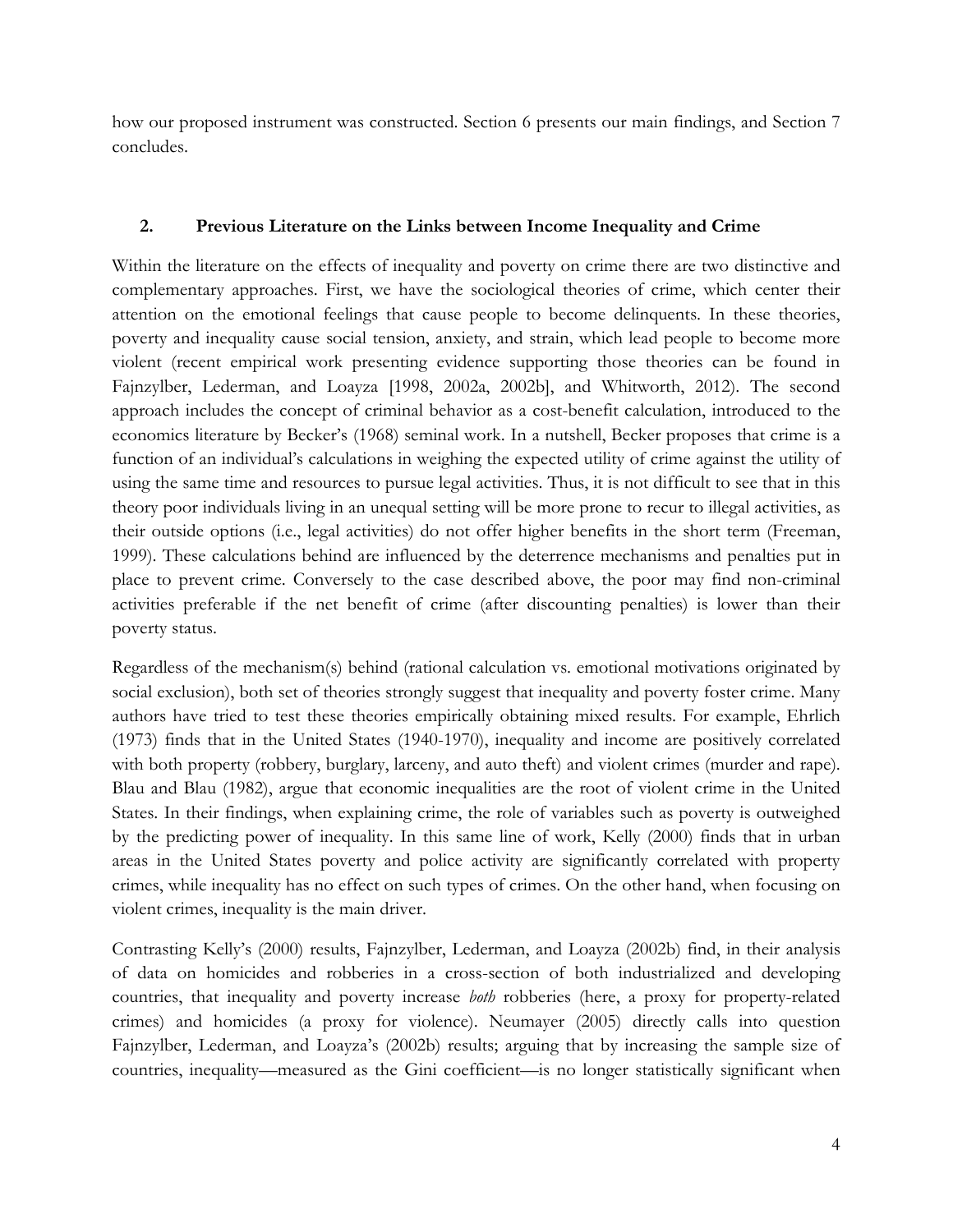predicting violent crime.<sup>[1](#page-6-0)</sup> Moreover, Pridemore (2011) criticizes the large cross-country literature that studies the link between inequality and homicide rates as most of those fail to control for poverty rates, which is the most consistent predictor of area homicide rates in the US empirical literature. Pridemore replicated previous cross-country studies that found a statistical significant relation between inequality and homicides, finding that when the models controlled for poverty rates, such relationship was not significant anymore.

Brush (2006) finds mixed results in terms of the effect of income inequality on crime rates using county level data for the United States. Using cross-sectional analysis he does find that income inequality promotes crime, although when centering his attention on a time series analysis he finds that income inequality reduces crime. Poveda (2011) finds that poverty and inequality both have positive impacts on the rate of homicide in seven major Colombian cities. Similarly, using a sample of OECD, Central and South American countries, Nadanovsky and Cunha-Cruz (2009), find that low inequality leads to a reduction in homicide rates. Demombynes and Ozler (2005) find that higher inequality in South Africa is associated with higher rates of property and violent crimes at the neighborhood level. Finally, in a recent study using inequality data for the United States at the state level, Chintrakarn and Herzer (2012) find that inequality has a negative effect on crime, i.e., the more inequality there is, the less crime. Their explanation for this counterintuitive result is that the higher the inequality within a state, the larger the demand for security services, which leads to a reduction in crime.

As this succinct literature review shows, empirical evidence on the effects of inequality over crime is mixed. In order to further analyze this question, this paper focuses on within-country variation in income inequality and crime rates using a unique data set of Mexican municipalities from 1990 to 2010. Additionally, the paper uses differentiated homicide rates, thus distinguishing whether the impact of inequality over crime rates is more pronounced for common crime, organized crime, or both. In particular, we expect that the effect of inequality on organized crime would be exacerbated in the context of Mexico's Drug War. The literature has shown that the proliferation of gangs tends to increase the propensity to commit crimes as they facilitate access to knowledge and logistics associated with criminal activities (Thornberry et al. 1993; Zhang et al. 1999; Gatti et al. 2005). In other words, gangs tend to lower the marginal cost of criminal behavior. Proliferation of gangs would thus have a greater impact on crime levels in cities with a high degree of poverty and inequality, since higher costs are more likely to be a binding constraint for crime activity among individuals with less economic resources. The splintering of drug-trafficking gangs and their geographic diffusion during Mexico's Drug War might have facilitated criminal behavior disproportionally among cities that became poorer and more unequal during this period. At the same time, increasing levels of inequality associated with rich individuals becoming richer would tend to exacerbate these effects, by increasing the expected pay-off of criminal activity. In other words, if the cost of crime decreases and the income differences between the poor and the rich

 $\overline{\phantom{a}}$ 

<span id="page-6-0"></span><sup>1</sup> Neumayer (2005) used 59 countries in his sample. Fajnzylber, Lederman, and Loayza's (2002b) have 45 countries in their sample.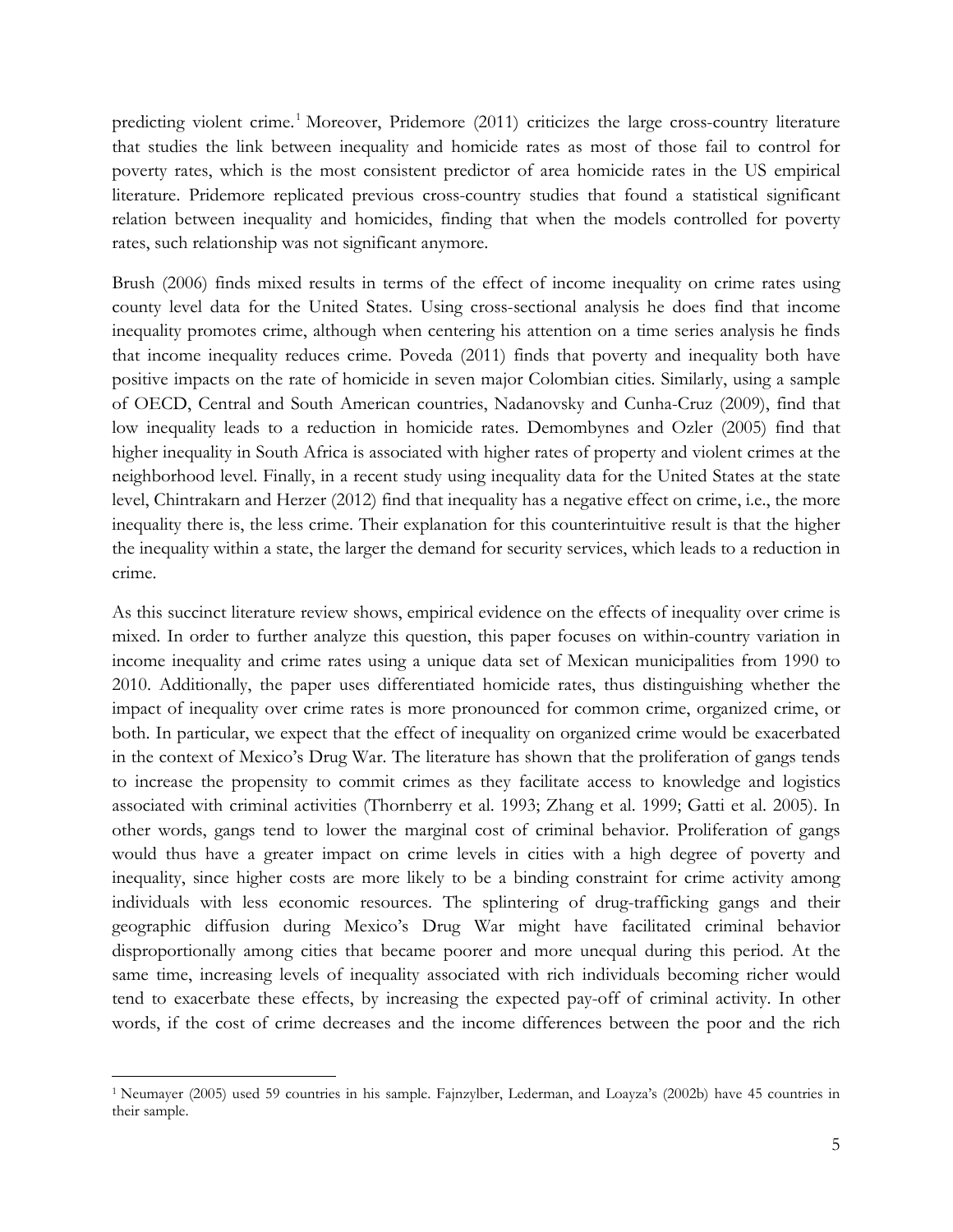become larger, the expected net benefit from criminal acts such as extortion, kidnapping and theft would increase.

## **3. Income Inequality and Crime in Mexico: Some Stylized Facts**

## Trends in Income Inequality in Mexico

Although income inequality measured by the Gini coefficient declined by about six points from 1996 to 2010 (Lustig et al. 2012), recent figures show that this trend has slowed down for the period 2005-10, and displays a slight reversal between 2010 and 2012 (INEGI, 2013). For the same periods, there is significant within-country variability. Over the long-run (1990-2010), about 90 percent of the municipalities in Mexico observed a reduction in Gini coefficient, while over the medium-run (2005- 2010) about 73 percent of the municipalities had a decline of inequality.

Figures 2a and 2b show the long and medium-run changes in the Gini coefficient at the municipality level with respect to the national average (weighted average of -5.3 Gini points for the period 1990- 2010, and -3.7 for the period 2005-2010). Between 1990 and 2010, about 67 percent of the more than 2,000 municipalities in Mexico had a speed of reduction of the Gini coefficient above the national average (representing about 49 percent of total population); while 23 percent observed a decline in inequality over the same period but lower than the national average; and the remaining 10 percent experienced an increase in inequality (33 percent and 18 percent of total population, respectively). For the medium-run period of 2005-2010, about 50 percent of municipalities had a decline in inequality above the national average, and 28 percent had a decline below the national average (53 percent and 28 percent of the total population, respectively); while 22 percent of municipalities observed an increase in the Gini coefficient over this period (19 percent of total population). These numbers confirm that, although income inequality declined in the majority of municipalities in Mexico both over the long and medium-run, there is a non-trivial number of municipalities in which income inequality increased, particularly between 2005-2010, overlapping with Mexico's Drug War.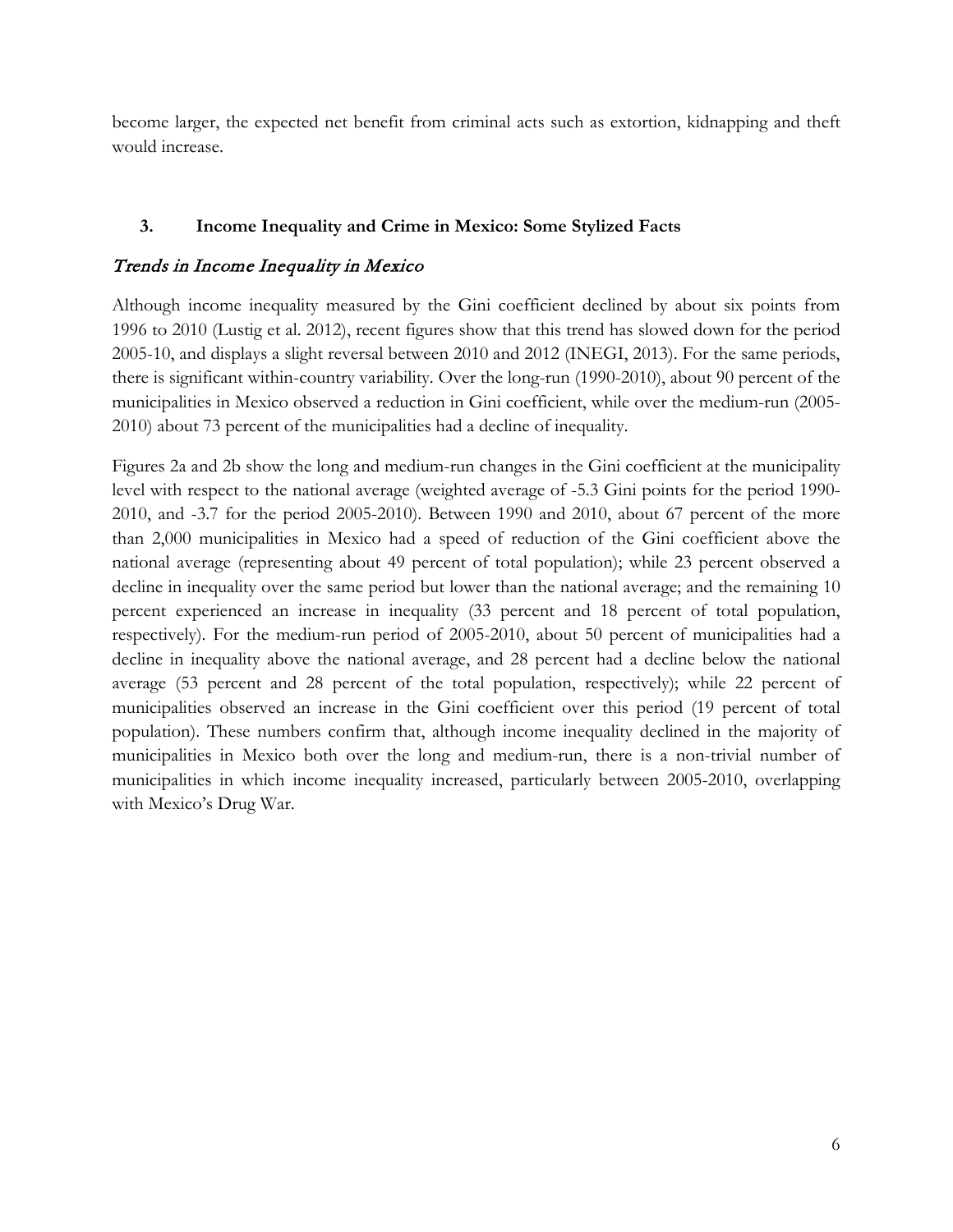# **Figure 2: Long and medium-run variation in income inequality at municipal level vs. national average** (1990-2010 and 2005-2010)



2.a: Change in local Gini coefficient with respect to national average, 1990-2010

Source: Author's own estimations using ENIGH and Population Census/Counts.<br>Note: This map reports The change in Gini between 1990-2010 by municipality. The change of -0.053 was the national change



2.b: Change in local Gini coefficient with respect to national average, 2005-2010

Source: Author's own estimations using ENIGH and Population Census/Counts.<br>Note: This map reports The change in Gini between 2005-2010 by municipality. The change of -0.037 was the national change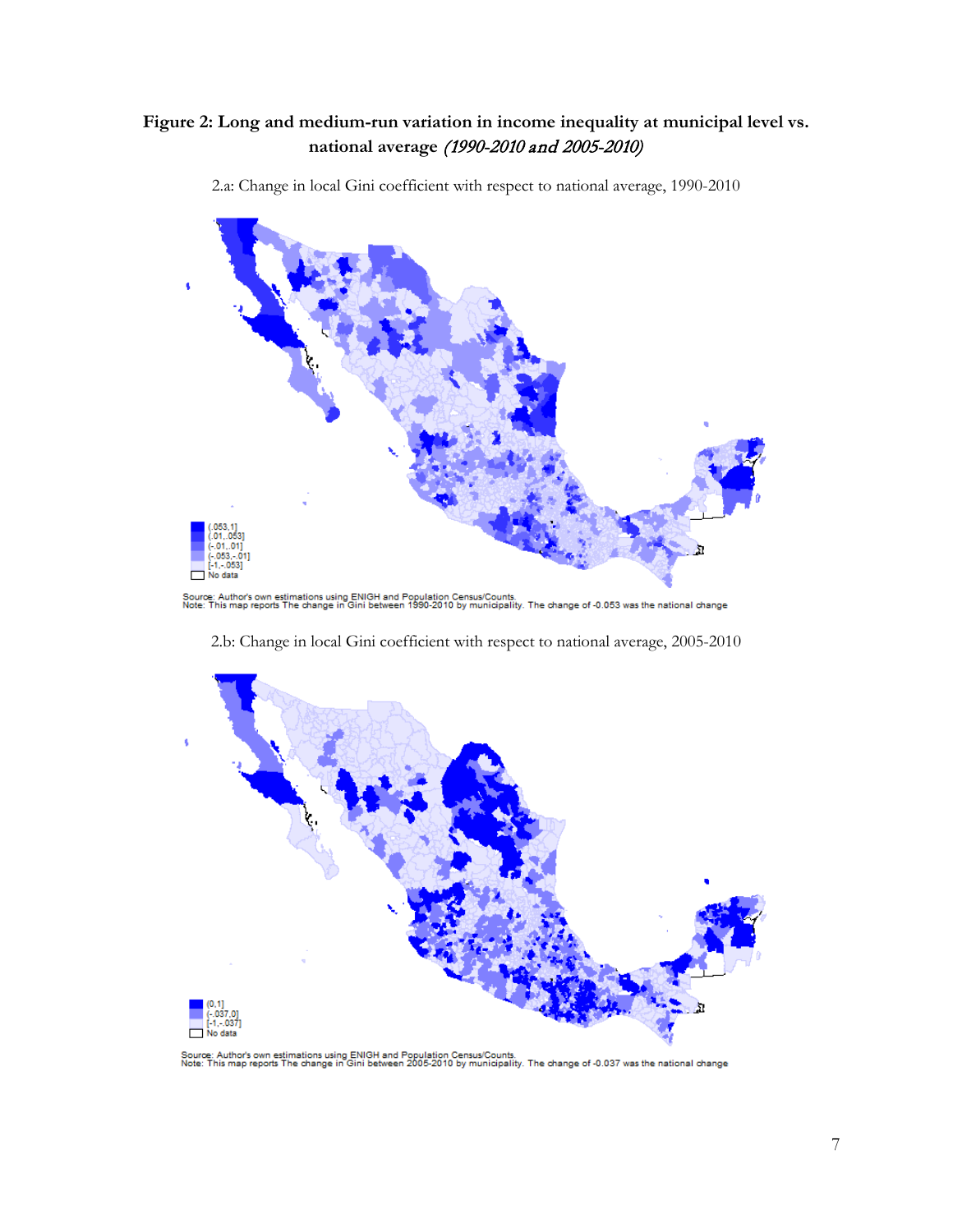## Trends in Crime and Violence in Mexico

 $\overline{\phantom{a}}$ 

According to statistics from the United Nations Office on Drugs and Crime (UNODC), the annual number of homicides in Mexico almost doubled between 2000 and 2010, from 12,295 to 24,374. A comparison among Latin American countries shows that Mexico moved from third place in 2000 behind Brazil (51,804 homicides) and Colombia (26,540 homicides)—, to second place in 2010 just behind Brazil (57,271 homicides).

After a significant decline of 32 percent annually since late-1990s, the number of homicides in Mexico started to increase dramatically in 2007, soon after Calderon's administration took office in December 2006 and launched a military offensive against drug trafficking organizations thorough an operation that deployed 6,500 federal troops and continued to expand to approximately 45,000 troops by 2011. The striking change in the number of homicides was highly biased by the sharp increase in drug-related homicides<sup>[2](#page-9-0)</sup> including those caused by battles between criminal organizations, or by confrontations between authorities and criminal groups. The number of drug-linked killings reached a cumulative figure of roughly 60,000 in 2011(OAS, 2013). While drug-related homicides have increased 120 percent annually from 2007 to 2011, non-drug-related homicides have actually decreased by 4.6 percent annually over the same period. As a result, drug-related homicides, which represented 27.6 percent of total homicides in 2007, reached 73 percent in 2011 (Figure 3).

Though the drug-related violence wave was not widespread, many municipalities experienced some degree of violent unrest. According to official figures 1,032 of Mexico's 2,456 municipalities (42 percent) have had presence of a drug cartel operating within their limits in 2011. Almost half of these were concentrated in only seven out of 32 states—Michoacán, Estado de México, Guerrero, Jalisco, Chihuahua, Nuevo León, and Zacatecas. The presence of cartels and conflict also resulted in a concentration of homicides in well-identified areas of the country. In absolute terms, approximately two-thirds of all drug-related homicides in 2011 occurred in just five states:<sup>[3](#page-9-1)</sup> Chihuahua and Sinaloa account for 29 and 12 percent, respectively, while Tamaulipas, Guerrero, and Durango accounted, all three together, for almost 21 percent. [4](#page-9-2)

<span id="page-9-0"></span><sup>2</sup> According to the National Security Council (Sistema Nacional de Seguridad Publica, SNPS), a homicide must meet two out of six criteria in order to be considered a drug-related crime: i) the victim was killed by high caliber firearms; ii) the victim presented signs of torture or severe lesions; iii) the victim was killed where the body was found, or the body was located in a vehicle; iv) the body was wrapped with blankets, taped, or gagged; v) the homicide occurred within a penitentiary and involved criminal organizations; and vi) the homicide occurred under special circumstances —e.g. victim was abducted prior to assassination (*levantón*), ambushed or chased, an alleged member of a criminal organization, or found with a narco-message (*narcomensaje*) on or near the body.

<span id="page-9-1"></span><sup>3</sup> According to data from the SNSP, 2011 constitutes the peak in the drug-related homicides escalation with nearly 17,000 cases. April 2011 is identified as the month with the higher number of cases (1,630) registered between December 2006 and June 2012.

<span id="page-9-2"></span><sup>4</sup> Out of the 1,032 municipalities that have a presence of a drug cartel, 392 experienced violent conflict, with the higher figures taking place in municipalities of the north and the Pacific coast affecting both municipalities that had historically observed high levels of violence —such as Ciudad Juárez—as well as places which had not experienced high levels of violence before —such as Monterrey. It highlights that while only 18 municipalities had more than 100 cases of drugrelated homicides, a vast majority of 1,644 reported no cases at all (SNSP, 2011).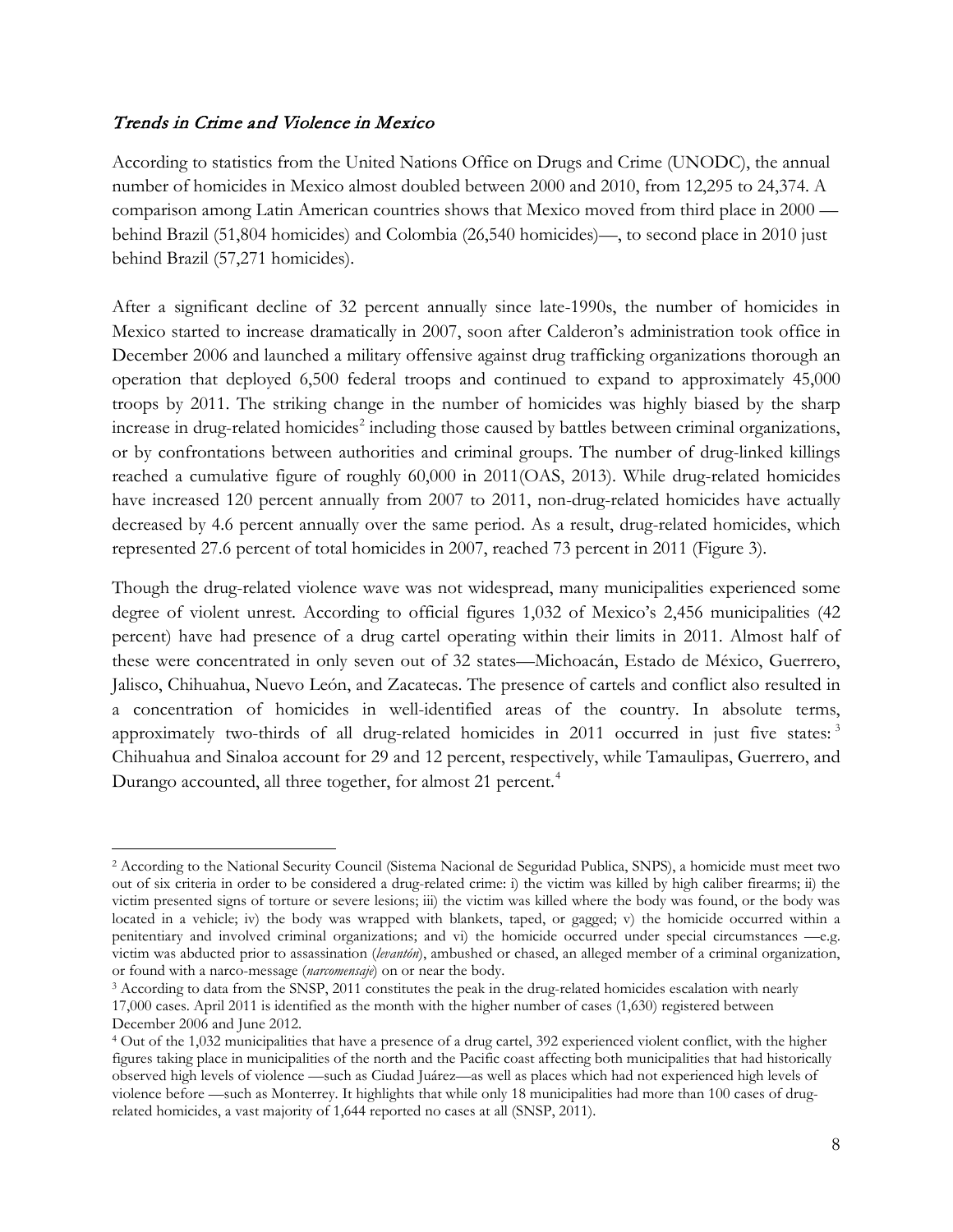

**Figure 3: Drug-related homicides, monthly and cumulative number; 2007-12**

*Source*: SNSP (2011, 2012).

## Law Enforcement in Mexico

In Mexico, different levels of government are constitutionally responsible for prosecuting different crimes. As a result, prosecution efforts that target crimes which are the sole responsibility of one level of the government are not necessarily supported by the other levels. Incentives under this scheme tend to be perverse and generate much judicial inefficiency, which ultimately impacts negatively the rates of conviction and thus reduces the marginal cost of violent crime. Organized crime, for example, is not a crime that is prosecuted at the local level, which means state and municipal governments will not prosecute drug traffickers unless they commit murder (which does constitute a crime at the municipal level).

Analogous to the judiciary system, the organization of police forces in Mexico is also complex. Each police force has a different level of jurisdiction and authority, and those levels often overlap. Federal law enforcement agencies are responsible for overseeing law enforcement across the entire country. In addition, there are several police organizations at the state, metropolitan and municipal level. The distinction between crimes investigated by the Federal and the State Judicial Police is not always clear. Most offenses come under the jurisdiction of state authorities. Drug dealing, crimes against the government, and offenses involving several jurisdictions are the responsibility of the Federal Police; while preventive and municipal police forces are mainly responsible for handling minor civil disturbances and traffic infractions. The latter point is particularly relevant for this paper since we will use per capita spending on local police as a control variable. This variable is likely not endogenous to the observed crime rate since, as mentioned above, the spike in drug-related crime has been associated to the federal police and military intervention (and thus, should be closely linked to federal spending on police and security but not to local spending on citizen security).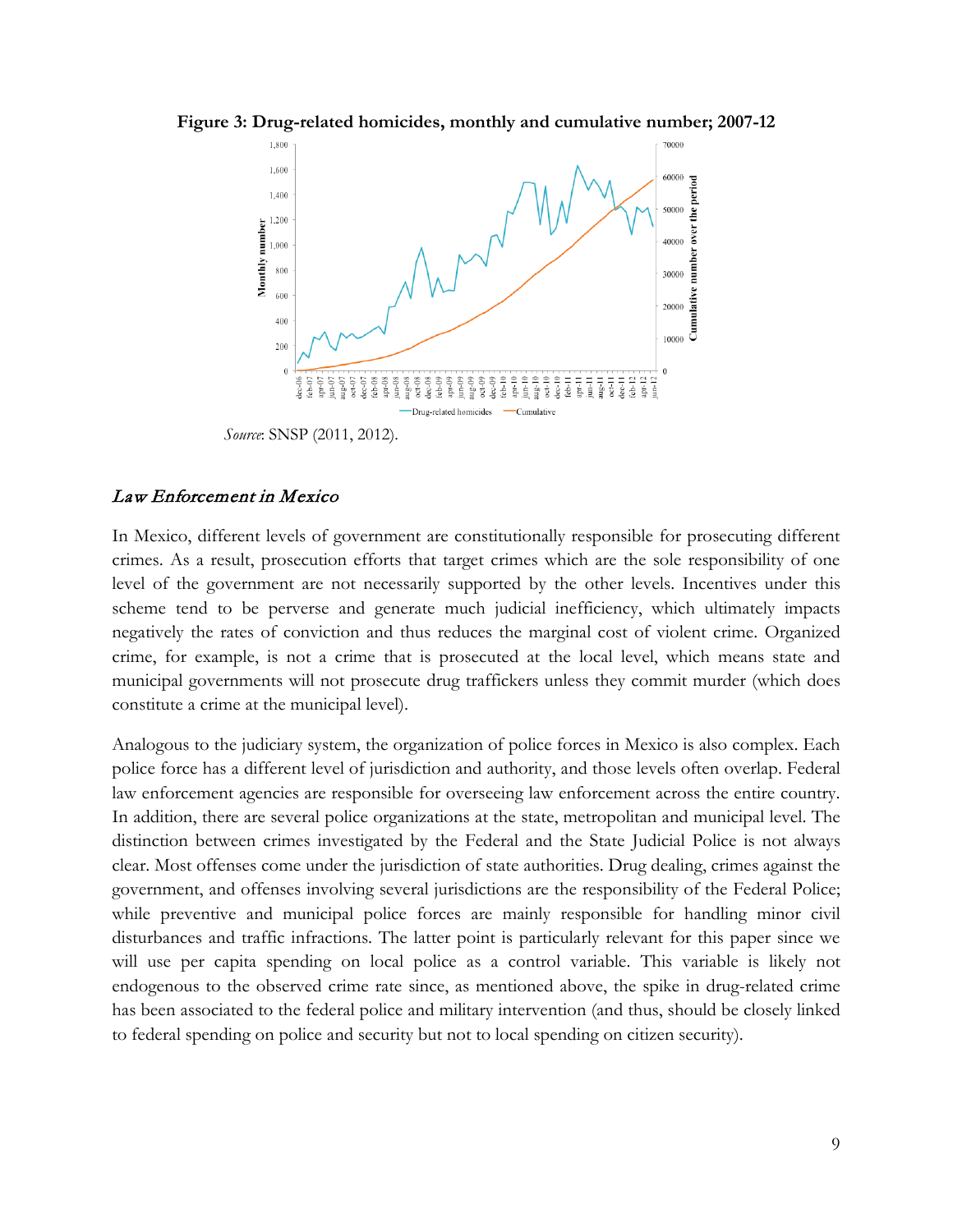#### **4. Data**

## Data on Income, Poverty and Inequality at the Municipal Level

To construct income and inequality measures at the municipal level, we employ the small-area estimation methodology proposed by Elbers et al. 2003. The basic idea is to impute income to households in the Population Census (and Population Counts), using a model that predicts income from a household survey. Empirical evidence based on this method has proven to be precise when applied to data from nations like Ecuador, South Africa, Brazil, Panama, Madagascar and Nicaragua (see Elbers et al. 2003, Alderman et al. 2002, and Elbers et al. 2001). In addition, the small-area estimation methodology has key advantages as it benefits from the strengths of both household surveys and census and avoids their weaknesses. More specifically, whereas most household surveys are only representative at high levels of aggregation (e.g., national, regional, urban/rural), census and count data provide total coverage (universality).<sup>[5](#page-11-0)</sup> Typically, census data provide the inputs when welfare indicators at low levels of aggregation, such as municipalities, are needed. In Mexico, both the Census and the Population Counts are representative at the municipality level, which is the unit of interest in this study.

However, the census has its limits. First, fewer variables are available compared to the more comprehensive household surveys. Second, one of the main weaknesses of this data and the most relevant for this analysis is the lack of information on income. Census data, not designed to comprehensively measure household income, provides an incomplete picture of the household's monetary circumstances, usually underreporting total income. Alternatively, household surveys such as the National Survey on Household Income and Expenditures (ENIGH), while representative only at the national and urban/rural level, are nevertheless designed to measure more precisely household income and expenditures.

The method consists of taking the household survey as a random sample of the total population (found in the census databases) and choosing the common variables between these sources. The distribution of the chosen variables is compared, looking for variables in which the sample mean is statistically equivalent to the population mean. The variables that are not rejected are used to model income with ordinary least-squares (OLS) regressions using household survey data. It is important to note that the coefficients obtained from the model cannot be economically interpreted—as some of them are endogenous—but they are still included to reduce prediction error. Finally, the parameters obtained from these income regressions are employed as predictors to generate the household income distribution in the census and count data.*[6](#page-11-1)*

<span id="page-11-0"></span><sup>5</sup> Strictly speaking, Population Count data does not provide universal coverage as it consists in fact, of surveys not censuses. However, the sample size is large enough such that the data can be disaggregated to the municipal level and the level of precision of estimates is extremely high.  $\overline{\phantom{a}}$ 

<span id="page-11-1"></span><sup>6</sup> In order to construct poverty maps for a twenty-year period, the analysis identified fifteen common variables between the ENIGH and the Census and Population Counts, which can be used to generate around 35 indicators to construct the necessary income models. These variables include dwelling characteristics, socio-demographic characteristics and asset ownership. Moreover, to increase precision in the estimators, around 50 municipality-specific indicators were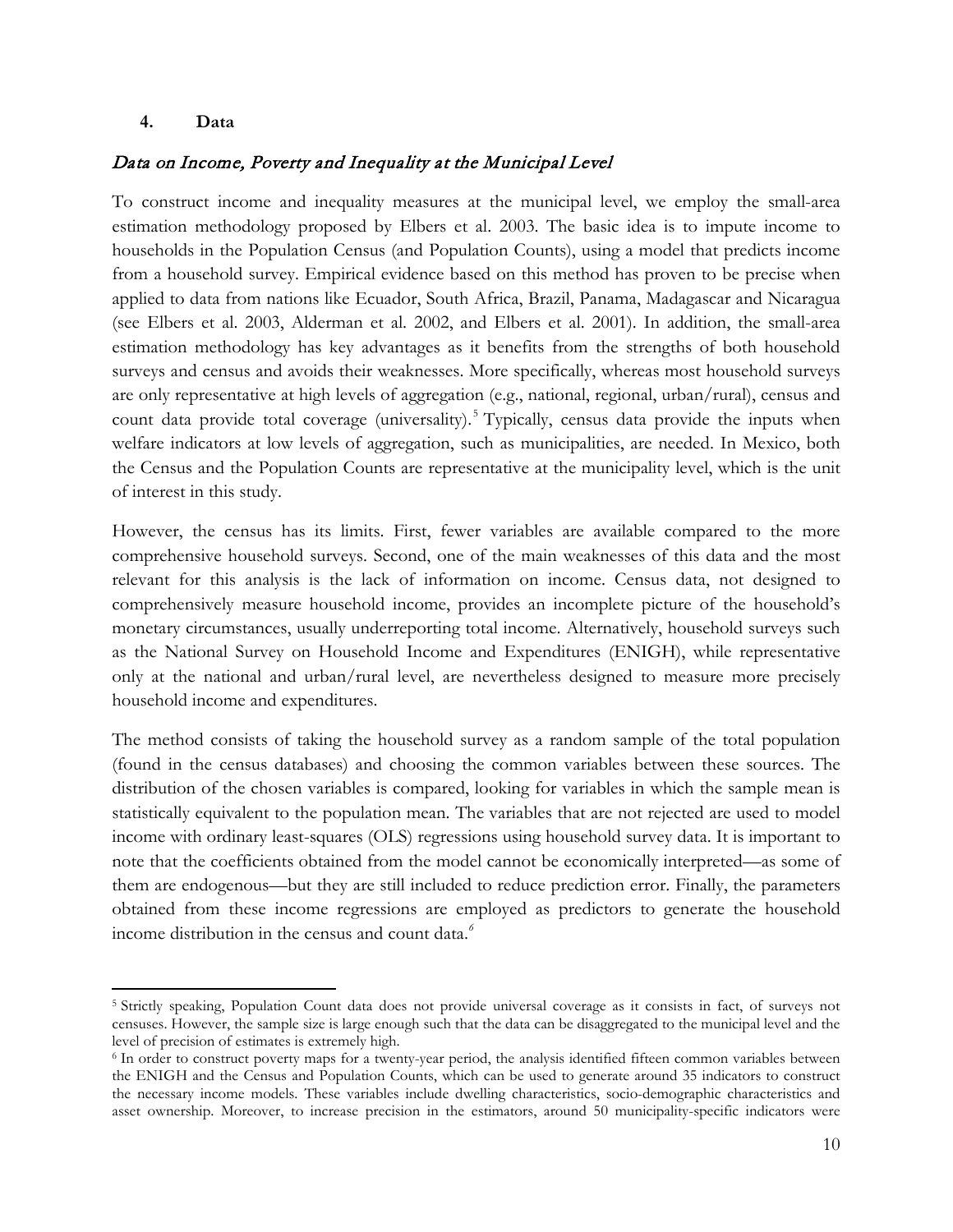To construct the panel of poverty maps, we used available micro data from the following sources: (i) General Population Censuses of 1990, 2000 and 2010; (ii) the Population Count of 2005; and (iii) the National Survey on Household Income and Expenditure (ENIGH) 1992, 2000, 2005, and 2010. Following Elbers et al. 2003, to produce income measures at the municipal level, we paired the ENIGH of 1992 with the 1990 Population Census; the ENIGH of 2000 with the 2000 Population Census; the ENIGH of 2005 with the 2005 Population Count; and, the ENIGH 2010 with the 2010 Census. With the exception of the 1992 ENIGH and the 2000 Population Census, the remaining matches between ENIGHs and Censuses were collected at the same time of year—which ensures that every match represents the same socioeconomic context. As of 2014 there were 2,438 municipalities in Mexico, however, for the rest of this paper we consider 2,372 municipalities for which there is comparable income, poverty and inequality data from the 1990-2010 panel of poverty maps (the 66 municipalities left out were created over the last twenty years).

#### Summary Statistics – Subnational Mean Income, Inequality and Poverty

As presented in Table 1, the summary statistics for the 2,372 municipalities followed over time show that mean real per capita income in Mexico in 2010 was lower than in 1990. This partly captures the effect of both the 1994-95 'Tequila Crisis', the 'dot-com bubble' of 1999-2001, and the most recent 2008-09 global financial crisis. Alternative measures of social welfare such as the food poverty<sup>[7](#page-12-0)</sup> head count rate, the Gini coefficient, and literacy rates show marked improvements in 2010 (if compared to 1990). However, these positive trends are not as marked in magnitude with respect to the period that goes from 2005 to 2010.

#### Crime Indicators

 $\overline{\phantom{a}}$ 

Data on total number of homicides at the municipal level comes from official figures made public by Mexico's Technical Secretary for the National Security Council (SNPS). The SNSP compiles information through an extensive collaborative taskforce involving several state and federal enforcement agencies.<sup>[8](#page-12-1)</sup> Data on total homicides at the municipal level is available for the whole period under study; while monthly figures on drug and non-drug related crimes have been publicly released since 2006. In the analysis that follows, for each municipality, we have collapsed each of the

chosen, including geographical and socioeconomic variables derived from various sources (e.g., the Territorial Integration System, ITER; the National Population Council, CONAPO; and the Ministry of Social Development, SEDESOL).

<span id="page-12-0"></span><sup>7</sup> The food poverty line is defined by the National Council for the Evaluation of Social Development Policy (*Consejo Nacional de Evaluación de la Política de Desarrollo Social*, CONEVAL), as lacking sufficient income to acquire a basic food basket. The Council presents income poverty estimations at the national level and in the rural and urban sectors using information generated by the National Statistics and Geography Institute (INEGI).

<span id="page-12-1"></span><sup>8</sup> As described by Molzahn et al. 2012, the Center for Investigation and National Security (CISEN), the National Center for Information, Analysis and Planning to Fight Crime (CENAPI) within the Office of the Federal Attorney General (PGR), the Public Security Secretariat (SSP), Secretary of National Defense (SEDENA), the Secretary of the Navy (SEMAR), and the Secretary of the Interior (Gobernacion) are the institutions that participate in this collaborative effort.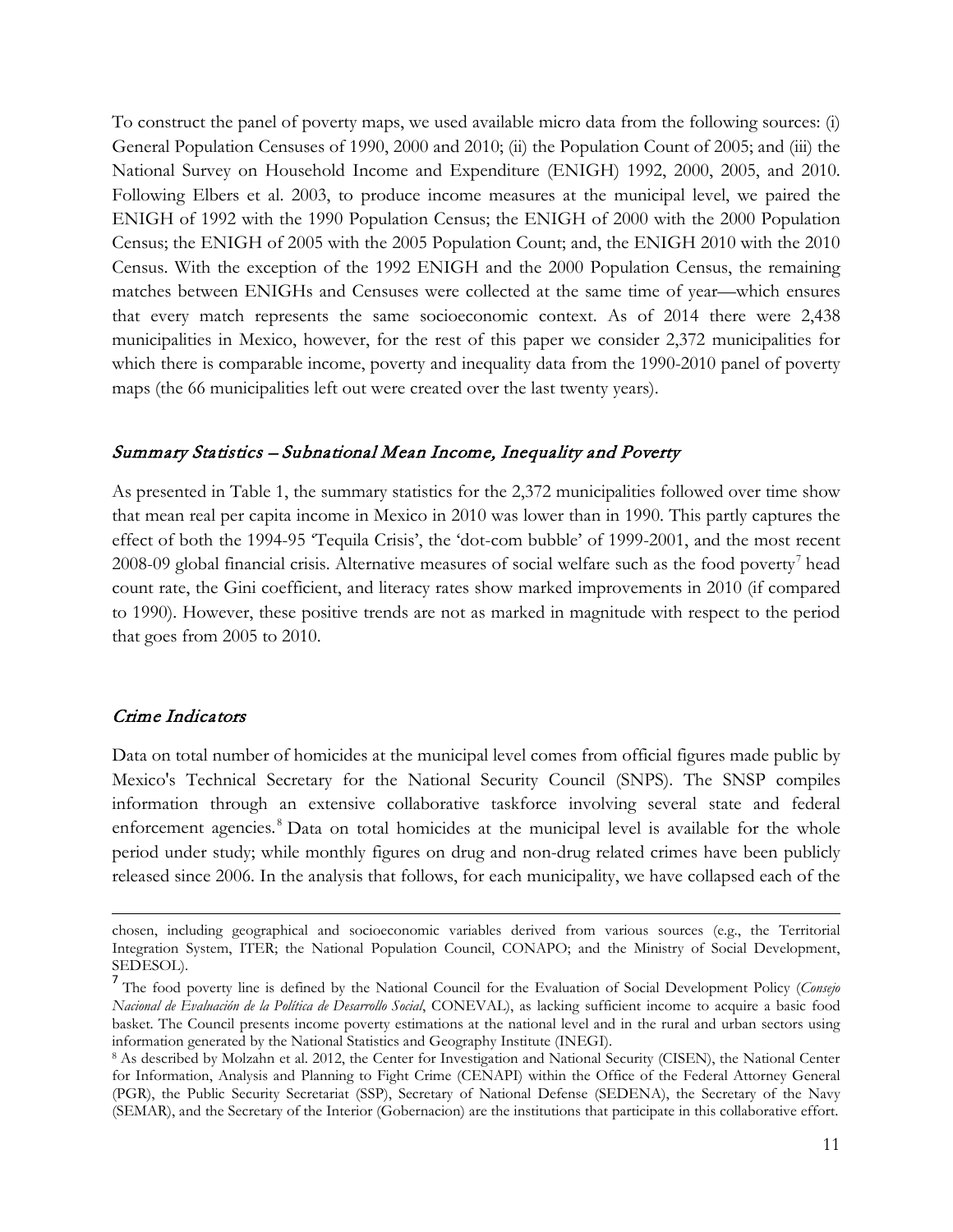crime variables available (total homicides rate, drug and non-drug related homicides) on a yearly basis.

#### Other Sources of Municipal Level Data

We have also gathered data on aggregate figures of public expenditures, literacy rates, and police expenditures at the municipal level in Mexico. The data on public expenditures was obtained from the State and Municipal System of Databases (SIMBAD) produced by the National Institute of Statistics, Geography, and Information (INEGI). The data on literacy rates (our proxy for human capital) is also obtained from public figures made available by INEGI, as is the data on public spending on police.

#### **5. Estimation Strategy**

The relationship between income inequality and crime can be described by the following equation:

$$
y_{it} = \beta (Gini)_{it} + X_{it} \cdot \delta + \varepsilon_{it} \qquad \text{where } \varepsilon_{it} = \mu_i + \omega_{it} \tag{1}
$$

Where *i* indexes a municipality in Census/Count year *t, y* is a local crime rate indicator such as total murders per 100,000 inhabitants, *Gini* is the Gini coefficient at the municipality level, and the coefficient  $\beta$  indicates the estimated effect of income inequality on local crime rate. *X* contains a set of time-varying municipality characteristics, such as the share of the population that is poor, the percentage of rural households, local public expenditures per capita, police expenditures per capita and median household income. The term  $\varepsilon_{it}$  captures the unobserved determinant of local crime rates, which depends on a permanent component  $\mu_i$  and a transitory component  $\omega_{it}$ .

Pooling four cross-sectional data from 1990, 2000, 2005 and 2010 for each municipality, we estimate:

$$
\Delta y_{it} = \beta (\Delta Gini)_{it} + X_{it} \cdot \delta + \Delta \varepsilon_{it} \tag{2}
$$

This first-difference specification absorbs the permanent component of the error term  $(\mu_i)$ . The coefficient of interest  $(\beta)$  indicates the relationship between changes in the Gini coefficient and changes in crime rates within a municipality over time, holding constant changes in median income and basic demographics.

Equation (2) is not sufficient to establish a causal relationship between income inequality and crime. The income distribution may affect crime through a number of channels such as lower social capital, higher returns to criminal activity, low mobility, higher distress, etc. However, higher crime rates may affect local inequality by diminishing the stock of physical capital and development of human capital, by raising segregation and eroding social capital, by affecting the capacity of local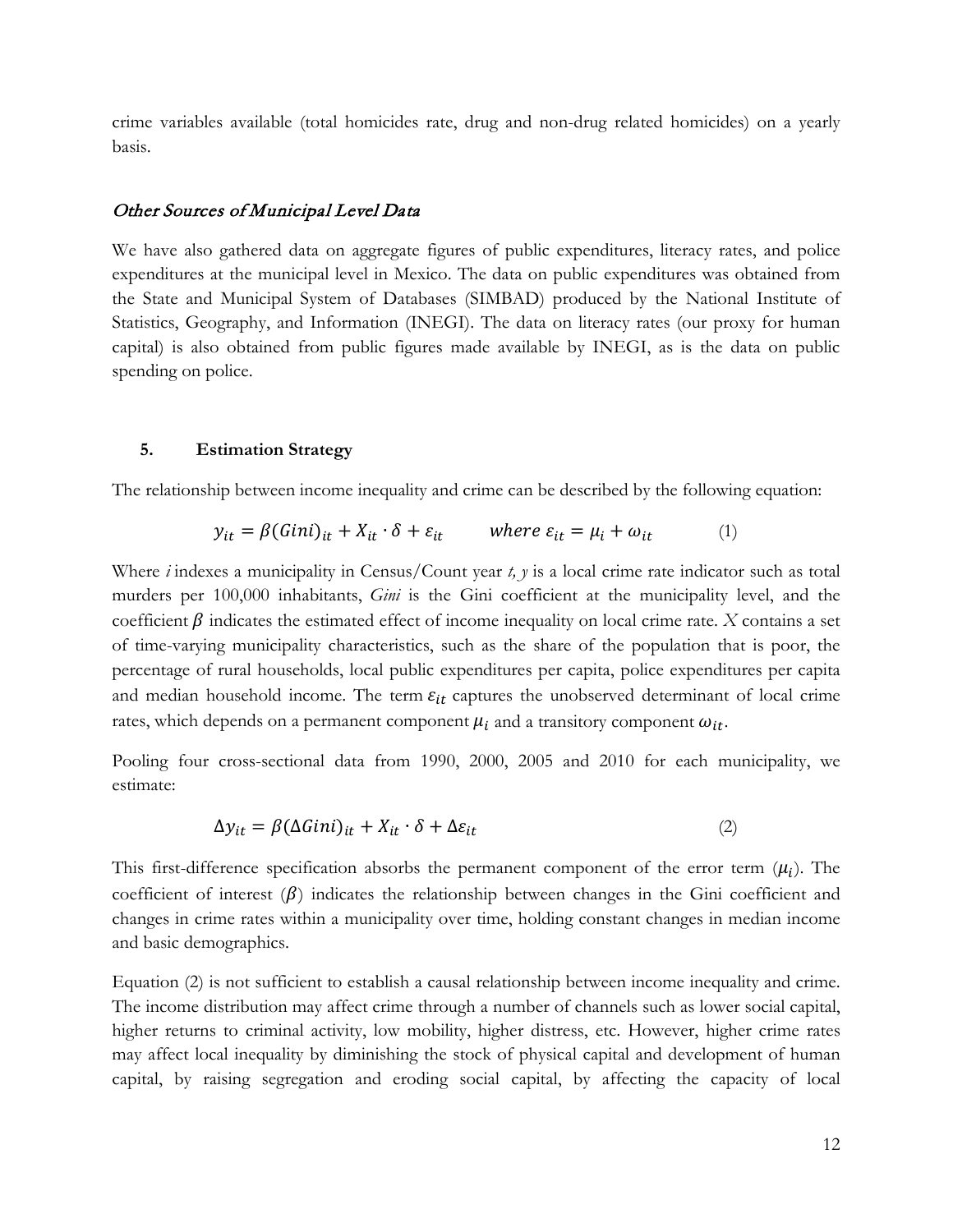governments and economic activity and by increasing the incentives to migrate to another municipality.

To mitigate concerns about this form of reverse causality, we construct an instrumental variable that is correlated with changes in local inequality but that is not associated with changes in local crime rates. Specifically, we follow Boustan et al. (2012) and predict the income distribution of a municipality based on the area's initial income distribution and national patterns of income growth; we then use the Gini coefficient for this predicted distribution as an instrument for the actual Gini coefficient.

In particular, we start with the initial (1990) average household income by *local* decile and municipality. We then estimate to which *national* percentile of the income distribution each *local* income decile belongs to in the initial year. For example, a household in the tenth (first) decile of a poor (rich) municipality might belong to the first (ninetieth) percentile at the national income distribution. Then, we allow the income of each local decile to grow over time as the income of its corresponding national percentile. By design, this instrument cannot be influenced by local factors such as the homicide rate or regional migration; rather, it isolates the component of change in the local income distribution (welfare variables) that is driven by national trends, such as changes in the return to skills and labor market institutions. In sum, this instrument allow us to isolate the change in the local income that is driven by national shifts and so, allows us to build 'counterfactual' welfare indicators, which should be correlated with municipal welfare indicators but not with local homicide rates or any other changes at the municipality level.

The instrumental variable approach will also help mitigate another potential source of bias. As the Gini coefficients at the local level were estimated using the poverty-mapping methodology (Elbers et al. 2003), they could be affected by measurement error, which may introduce the so-called *attenuation bias* in the OLS estimates. Since most of the time variation exhibited by our instrumental variable comes from national trends in the distribution of income, this helps mitigate measurement error biases in our municipal level income measures.

## **6. Results**

A naïve OLS regression of equation (2), without addressing the reverse causality problem between income inequality and crime, leads one to conclude that higher inequality deters crime (see Table 2). In other words, increasing income inequality would be associated with lower crime rates in Mexican municipalities. According to the first column, a one-point increase in the Gini coefficient between 2006 and 2010 would be associated with a decrease of one drug-related murder per 100,000 inhabitants. That result holds in sign but differs in magnitude across all of our specifications. The main substantive conclusion, however, remains unchanged: i.e., increasing income inequality is correlated with lower crime rates, a counterintuitive result when compared with our hypothesized effect.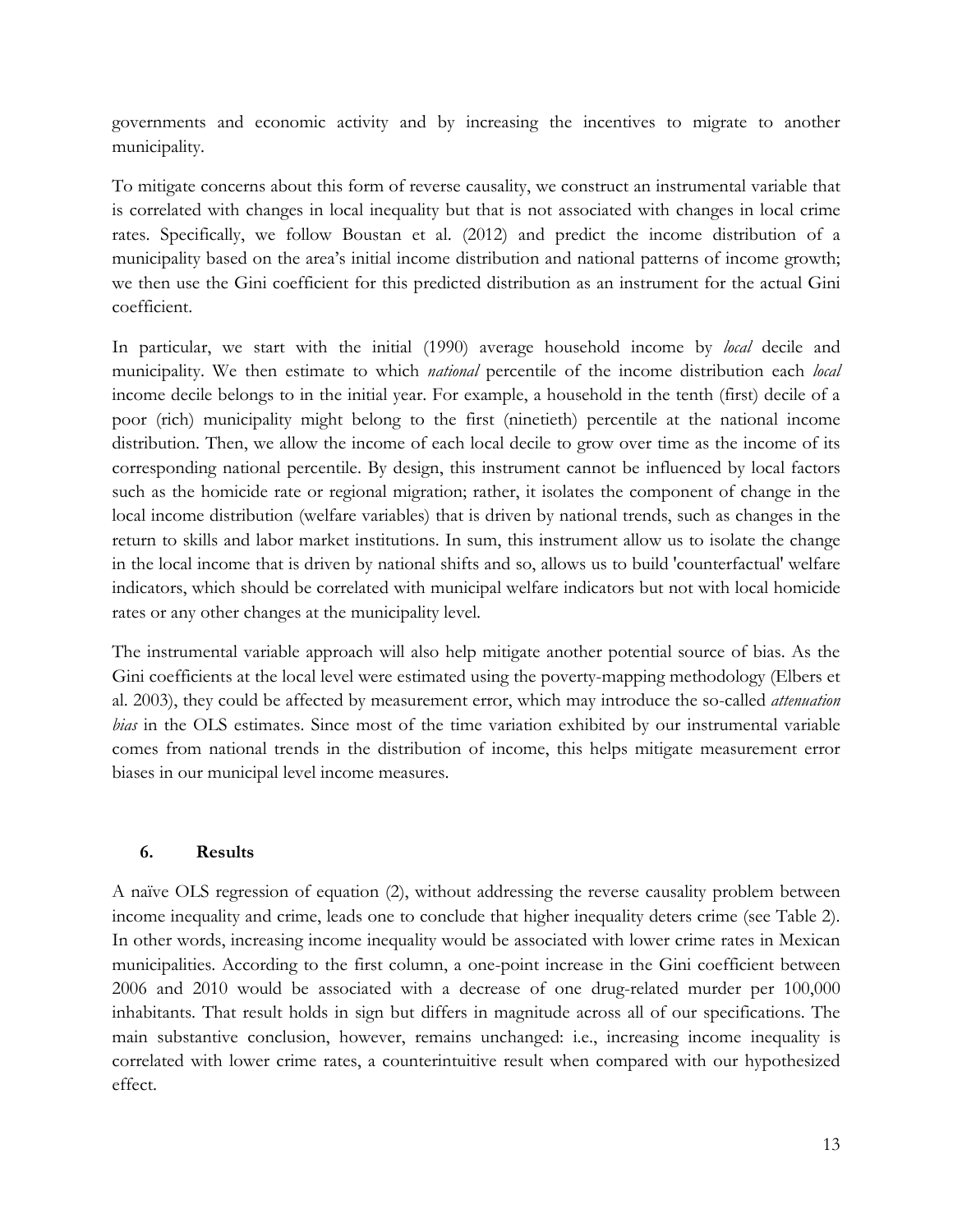Several channels might contribute to this negative relationship between inequality and crime. For instance, if an increase in the crime rate within a municipality fosters the out-migration of richer households, then inequality might decrease as those households with less economic opportunities stay behind. In fact, there is empirical evidence that the increasing crime rates during this period have significantly raised geographic mobility among Mexican households. Rios (2013) estimates that a total of 264,693 individuals have migrated fearing organized crime activities in Mexico between 2005 and 2010. In addition, the paper presents anecdotal evidence whereby a significant number of these migrants do not belong to the lower part of the income distribution. For instance, while total immigration from Mexico to the United States declined during this period, the number of investor visas to Mexican nationals increased by 300 percent from 2000-2005 to 2005-2010.

Accordingly, a second mechanism that may be driving the negative correlation between inequality and crime is that increasing crime rates might depress home values and thereby affect the wealth and incomes of homeowners and real estate holders who do not move out. As a matter of fact, Rios (2013) shows that the number of vacant dwellings in Mexican border cities is quite high and correlates strongly with the rates of drug-related homicides.

Indeed, OLS estimates provide some interesting insights regarding the relationship between inequality and crime in Mexico. Nevertheless, they do not allow us to identify the causal effect of inequality on crime.

To identify the causal effect of inequality on crime, we estimate a 2SLS model. Table 3 shows the results of the first stage equation i.e., regressing the Gini coefficient using predicted inequality as the main explanatory variable. In Table 3, and in the rest of the 2SLS, we compute the instrumental variable using 1990 as the initial year for the 1990-2010 set of estimates, while we use 2000 as the initial year for the 2000-2010 and 2005-2010 estimates. The relationship between the predicted and actual Gini coefficients is strong and positive. In particular, the coefficient is close to 1 and its standard error is very low. The F-statistic of excluded instruments is equal to 97.53, 71.92 and 16.98 in 1990-2010, 2000-2010 and 2005-2010, respectively, all of them surpassing the conventional threshold for a strong instrument (see Stock and Yogo, 2005).

Table 4 shows our Two Stage Least Squares (2SLS) findings. Overall, our results show that for the 2005-2010 period, an increase of one point in inequality is associated with an increase of nearly five homicides. Moreover, this effect is larger if we focus solely on drug-related crimes, where an increase in the Gini coefficient of about one point is associated with an increase of more than 10 deaths. These results are a sharp contrast with our OLS estimates, suggesting that income inequality has indeed had a significant effect on drug-related murders between 2005 and 2010. The estimates are quite large in magnitude when compared to the actual changes in crime rates during this period: the number of drug-related deaths per 100,000 inhabitants increased by about 10 deaths between 2005 and 2010 in Mexico. In other words, changes in inequality within municipalities were significant at shaping the geography of drug-related crime rates during Mexico's Drug War. It is important to mention that between 2005 and 2010, many municipalities (78 percent of them) witnessed a decrease in inequality, a pattern that was also observed at the national level. In this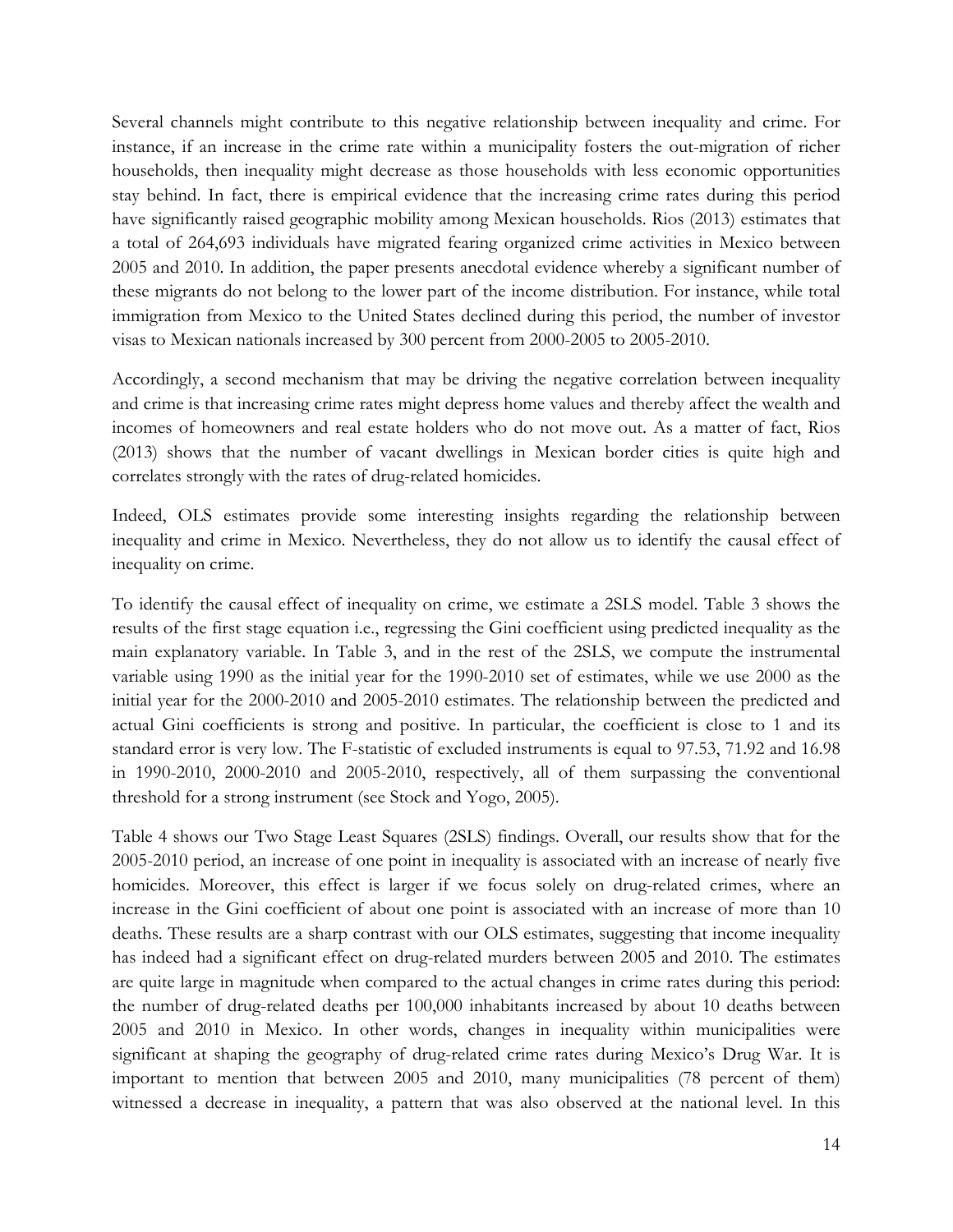context, our results imply that if Mexico had not experienced such improvements in equality during this period, the increase in drug-related crimes might have been even more dramatic.

We do not find evidence that increasing inequality has had any effect on non-drug related crimes, which shows that the positive effects found on the total homicide between 2005 and 2010 are driven by drug-related crimes. In other words, the increasing social tensions and pecuniary incentives for criminal activity associated with inequality did not seem to drive the geographic pattern of crime rate changes before 2005. This result highlights the uniqueness of the Mexican situation between 2005 and 2010 as an experiment where the drop in the cost of criminal behavior facilitated the induction of individuals to the troops of drug-trafficking organizations.

It is important to mention that these models control for changes in poverty, thereby the estimated effect of inequality is mostly driven by changes in the upper portion of the income distribution. That is, the estimated positive effects of inequality on crime are more likely to stem from municipalities where rich households are becoming richer, which provide support to the pecuniary incentives mechanism discussed in Section 2. Table 4 shows that larger literate populations are associated with significantly lower crime rates across all specifications. At the same time, municipalities with higher police and public expenditures have experienced lower crime rates (although the coefficients are not always significant).

# Robustness Checks

To check the robustness of the main results presented above (Table 4), we employ a variety of other specifications. These demonstrate that our main results are not driven by outliers or by the type of poverty measures used as control variables.

The first robustness exercise is to exclude outliers in our inequality measure, the Gini coefficient. To do so we remove those municipalities where the Gini coefficient falls within the following two criteria: 1. It is below the 5<sup>th</sup> percentile of the Gini coefficient distribution across municipalities, and 2. It exceeds the 95<sup>th</sup> percentile of the Gini coefficient distribution. As it can be noted, the results in Table 5 are similar in the order of magnitude and significance to the ones presented in Table 4.

In Mexico, the Technical Committee on Poverty Measurement adopted three monetary poverty measures since 2002: Food Poverty, Capacities Poverty, and Assets Poverty (these measures will be discontinued starting in 2014). The results presented in Table 4 use food poverty—the most restrictive monetary poverty indicator of the three as it measures poverty as the household's lack of resources to afford a minimum basic diet. Therefore, to show that our results are still robust, we replace our poverty measure by the two less restrictive ones.<sup>[9](#page-16-0)</sup> Table 6 presents the results if we use the Capabilities Poverty rates instead of the Food Poverty ones. As shown, the main results remain unchanged in terms of magnitude and significance. If we use the Asset Poverty rates instead (Table

<span id="page-16-0"></span><sup>9</sup> Capacities poverty is defined as the lack of resources within a household to afford a minimum diet, education and health expenses. Assets poverty expands the notion of capacities poverty to include households that cannot afford clothing, housing, energy, and transportation expenses.  $\overline{\phantom{a}}$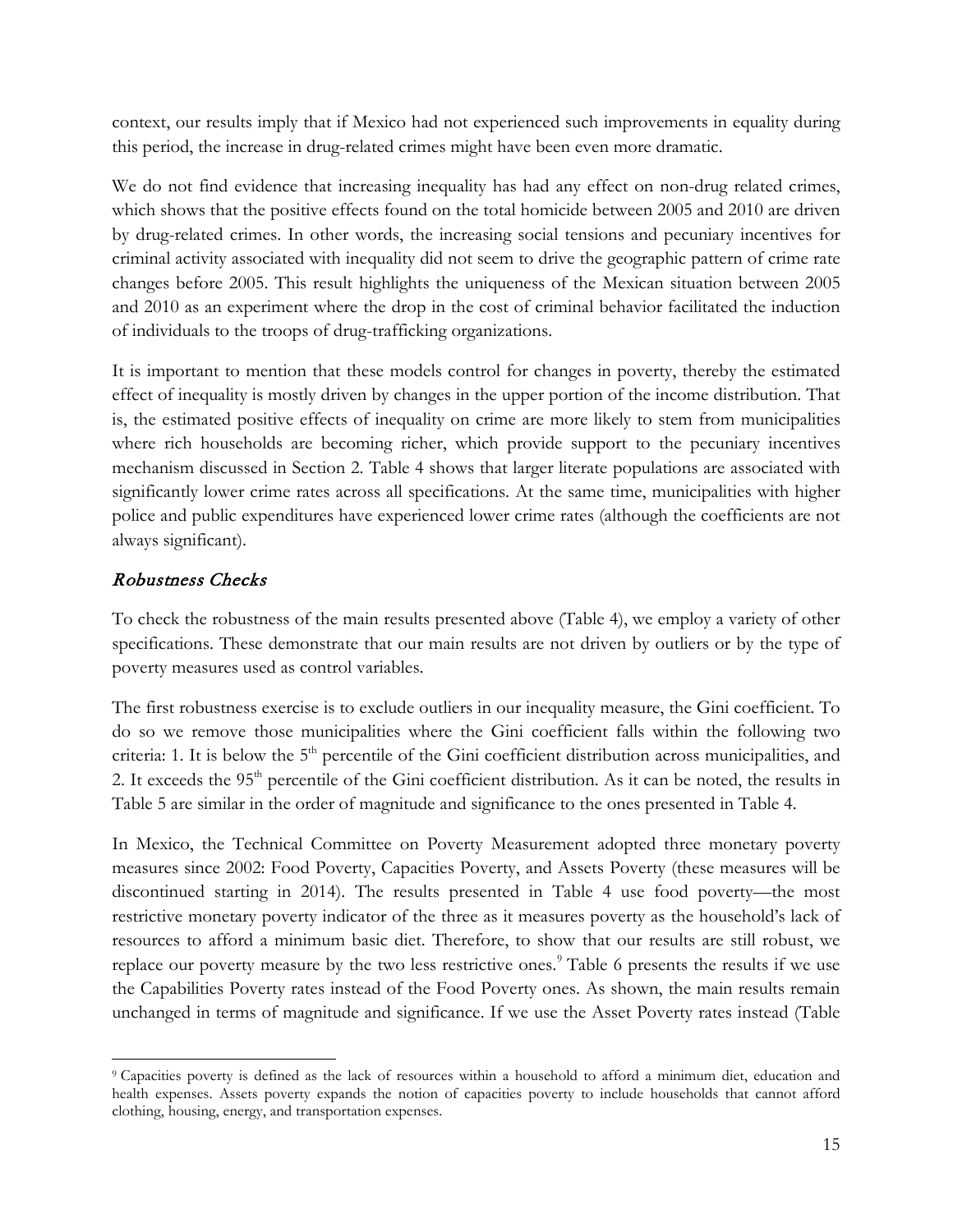7), we find a similar effect, although larger in terms of magnitude. For example, a unit increase in inequality increases the total number of homicides by more than 6 deaths. In the case of drug-related homicides a unit increase in inequality now leads to more than 13 deaths (instead of 10 when using Food Poverty).

## Effects in Urban and Rural Areas

Scholars have shown that crime rates tend to be higher in large cities than in rural or small urban areas of the United States because the pecuniary benefits for crime are higher in the former than in the latter (Glaeser and Sacerdote, 1996). At the same time, non-pecuniary factors such as lower arrest probabilities and different family structures in large cities also tend to explain a large share of the crime rate gap across these areas; while this share varies by type of crime. Guerrero (2011) points out that drug-related organization in Mexico have broadened their scope of activities to other violent crimes (e.g., kidnapping, extortion, and vehicle theft), which in many cases are associated with increases in the homicide rate. This fact together with the lower costs associated with criminal activity during Mexico's Drug War imply that the effect of inequality on crime may have been different across urban and rural municipalities, since the change in the costs and benefits may have differed across areas as well.

Tables 8 and 9 present our results broken down by urban and rural municipalities. [10](#page-17-0) If we focus just on rural municipalities, the statistical significance of our main findings disappears across specifications (see Table 8), although in magnitude it increases. Now, when focusing on urban municipalities, we can see that our main result persists (see Table 9). However, the magnitude of the coefficients of our two main findings is reduced. In the case of urban municipalities a one unit increase in income inequality translates into an increase of more than four drug-related deaths and more than 3 total homicides for the period 2005 -2010. The fact that the main results are driven by urban municipalities is consistent with the effect of increasing inequality (and the associated increase in the expected benefits of criminal activity) on crime rates being larger in areas where arrest probabilities are lower and where the pecuniary benefits are already at a higher level.

## **7. Concluding Remarks**

The effect of inequality on crime has been empirically addressed by many scholars but with mixed results and mostly for developed economies. This paper attempts to estimate the effect of income inequality on crime in a unique context: Mexico's Drug War. During this period, drug-trafficking organizations multiplied and expanded geographically across the country, facilitating the incorporation of individuals to criminal activities. We exploit a rich data set containing withincountry variation in inequality and crime rates for the more than 2,000 Mexican municipalities

<span id="page-17-0"></span><sup>10</sup> Urban municipalities are defined in this paper according to the National Population Council (CONAPO) definition of urban areas. In that sense, a municipality with more than 15,000 inhabitants will be considered urban; and a municipality with less than 15,000 will be considered a urban (or semi-urban) area.  $\overline{\phantom{a}}$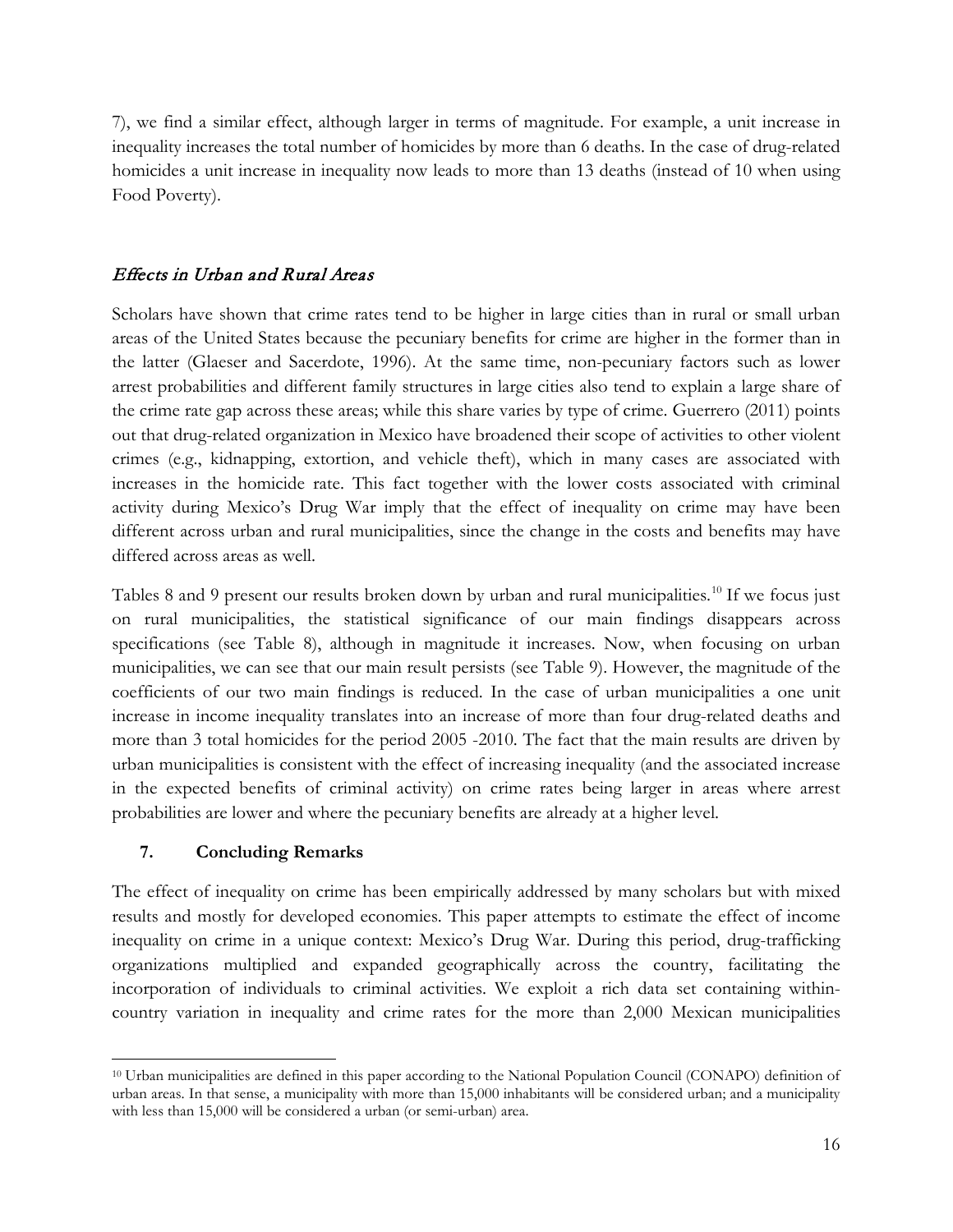covering a period of 20 years. We also use an instrumental variable for inequality that tackles problems of reverse causality and omitted variables, which would introduce biases of this effect on OLS estimates.

Our results show that for the period that goes from 2005 to 2010, an increment of one point in our income inequality measure (the Gini coefficient) represents an increase of more than 5 homicides per 100,000 inhabitants across Mexican municipalities. Moreover, when we differentiate between different types of crimes, we find that the effect is even larger for drug-related crimes, i.e., an increment of one point in the Gini coefficient translates into an increase of more than 10 drugrelated homicides per 100,000 inhabitants across Mexican municipalities. The results are large when compared to the overall increase in crime rates during this period in Mexico and are robust across different specifications. An increase in the Gini coefficient did not affect crime rates before 2005. This highlights the fact that it is the combination of lower costs (associated with the expansion of drug gangs) and rising pecuniary benefits of criminal activity (associated with increasing inequality) that has a large impact on crime rates.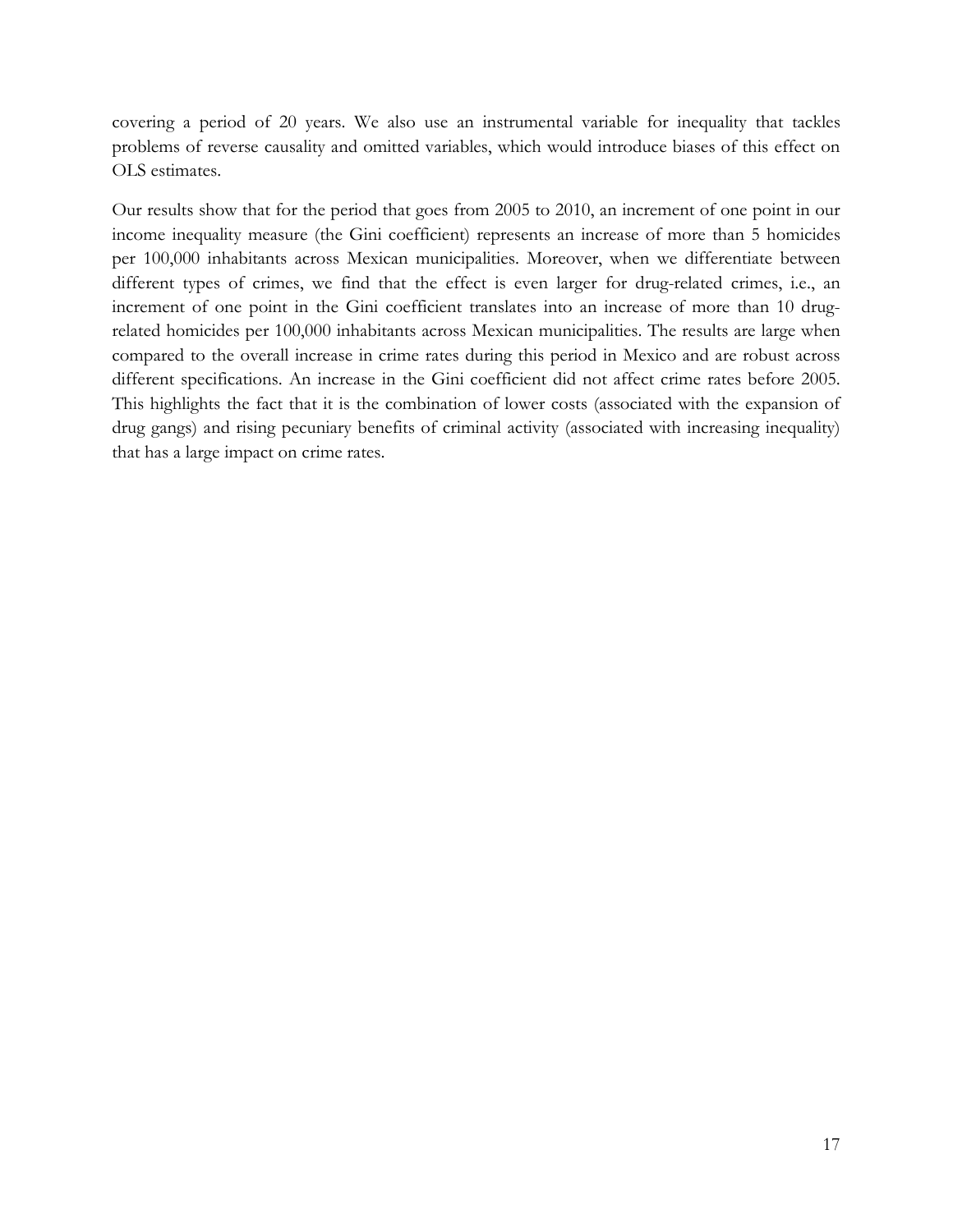#### **REFERENCES**

- Alderman, H; Babita, M; Demombynes, G; Makhatha, N; and B. Ozler. (2002). "How Low Can You Go?: Combining Census and Survey Data for Mapping Poverty in South Africa," *Journal of African Economics*, 11(2): 169-200.
- Becker, G. (1968). "Crime and Punishment: An Economic Approach," *Journal of Political Economy,* 76: 169–217.
- Blau, J: and P. Blau. (1982). "The Cost of Inequality: Metropolitan Structure and Violent Crime," *American Sociological Review,* 47(1): 114–129.
- Bourguignon, F. (1998). "Crime as a Social Cost of Poverty and Inequality: A Review Focusing on Developing Countries," mimeo, Development Economics Research Group, The World Bank, Washington, DC.
- Bourguignon, F. (2004). "The poverty-growth-inequality triangle," mimeo, The World Bank, Washington, DC.
- Boustan, L; Ferreira, F; Winkler, H; and E. Zolt. (2013). "The effect of rising income inequality on taxation and public expenditures: evidence from US municipalities and school districts, 1970– 2000," *Review of Economics and Statistics,* 95(4): 1291–1302.
- Brush, J. (2007) "Does income inequality lead to more crime? A comparison of cross-sectional and time-series analyses of United States counties," *Economics Letters*, 96: 264-268.
- Chintrakarn, P; and D. Herzer. (2012). "More inequality, more crime? A panel cointegration analysis for the United States," *Economic Letters*, 116(3): 389-391.
- Cuesta, J; Ñopo. H; and G. Pizzolito. (2011). "Using Pseudo-Panels to Estimate Income Mobility in Latin America," *Review of Income and Wealth*, 57(2): 224-246.
- Demombynes, G; and B. Özler. (2005). "Crime and local inequality in South Africa," *Journal of Development Economics*, 76(2): 265-292.
- Ehrlich, I. (1973). "Participation in Illegitimate Activities: A Theoretical and Empirical Investigation," *Journal of Political Economy,* 81: 521–65.
- Elbers, C; Lanjouw, J.O; and P. Lanjouw. (2003) "Micro-Level Estimation of Poverty and Inequality," *Econometrica,* 71(1): 335-364.
- Elbers, C; Lanjouw, J.O; Lanjouw, P; and P.G. Leite. (2001). "Poverty and Inequality in Brazil: New Estimates from Combined PPV-PNAD Data", mimeo, The World Bank, mimeo.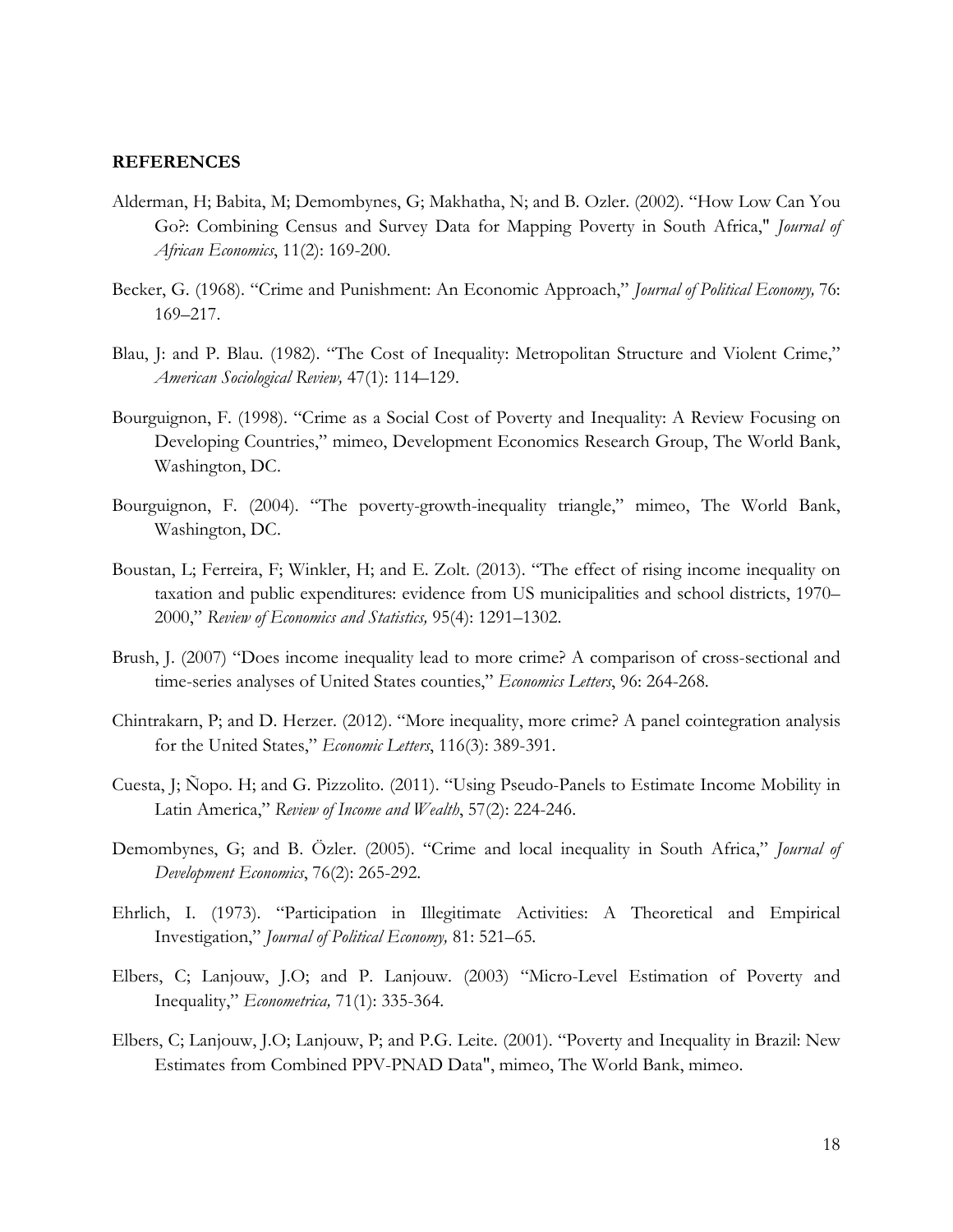- Enamorado, T; Lopez-Calva L-F; and C. Rodriguez-Castelan. (2013). "Crime and Growth Convergence: Evidence from Mexico," World Bank Policy Research Working Paper No. 6730. The World Bank, Washington, DC.
- Fajnzylber, P; Lederman, D; and N. Loayza. (1998). *Determinants of Crime Rates in Latin America and the World*. TheWorld Bank, Washington, DC.
- Fajnzylber, P; Lederman, D; and N. Loayza. (2002a). "What Causes Violent Crime?," *European Economic Review,* 46(7): 1323-1356.
- Fajnzylber, P; Lederman, D; and N. Loayza. (2002b). "Inequality and Violent Crime," *Journal of Law and Economic,* 45(1): 1-40.
- Freeman, R (1999). "*The Economics of Crime*," Handbook of Labor Economics, 3c, edited by O. Ashenfelter and D. Card. Elsevier Science

Gatti, U; Tremblay, R.E; Vitaro, F; and P. McDuff. (2005). "Youth gangs, delinquency and drug use: A test of the selection, facilitation, and enhancement hypotheses," J*ournal of Child Psychology and Psychiatry*, 46(11): 1178-1190.

- Glaeser, E; and B. Sacerdote. (1999). "Why Is There More Crime in Cities?," *Journal of Political Economy*, 107 (6): 225-258.
- Guerrero-Gutiérrez, E. (2011). "Security, Drugs, and Violence in Mexico: A Survey," 7th North American Forum, Washington DC.
- International Finance Corporation and The World Bank. 2012. Enterprise Surveys World Bank, Washington, DC.
- Kelly, M. (2000). "Inequality and Crime," *Review of Economics and Statistics,* 82: 530–539.
- Lustig, N; Lopez-Calva, L-F; and E. Ortiz-Juarez. (2013). ["Declining Inequality in Latin America in](http://ideas.repec.org/a/eee/wdevel/v44y2013icp129-141.html)  [the 2000s: The Cases of Argentina, Brazil, and Mexico,](http://ideas.repec.org/a/eee/wdevel/v44y2013icp129-141.html)" *[World Development](http://ideas.repec.org/s/eee/wdevel.html)*, 44(C): 129-141.
- Molzahn, C; Rios, V; and D. Shirk. (2012). "Drug Violence in Mexico: Data and Analysis Through 2011," San Diego: Trans-Border Institute, University of San Diego, San Diego. CA.
- Nadanovsky, P; and J. Cunha-Cruz. (2009). "The relative contribution of income inequality and imprisonment to the variation in homicide rates among developed (OECD), South and Central American countries." *Social Science & Medicine,* 69: 1343–1350.
- Neumayer, E. (2005). "Inequality and Violent Crime: Evidence from Data on Robbery and Violent Theft," *Journal of Peace Research,* 42(1): 101-112.
- Poveda, A. (2011). "Economic Development, Inequality and Poverty: An Analysis of Urban Violence in Colombia," *Oxford Development Studies,* 39(4): 453–468.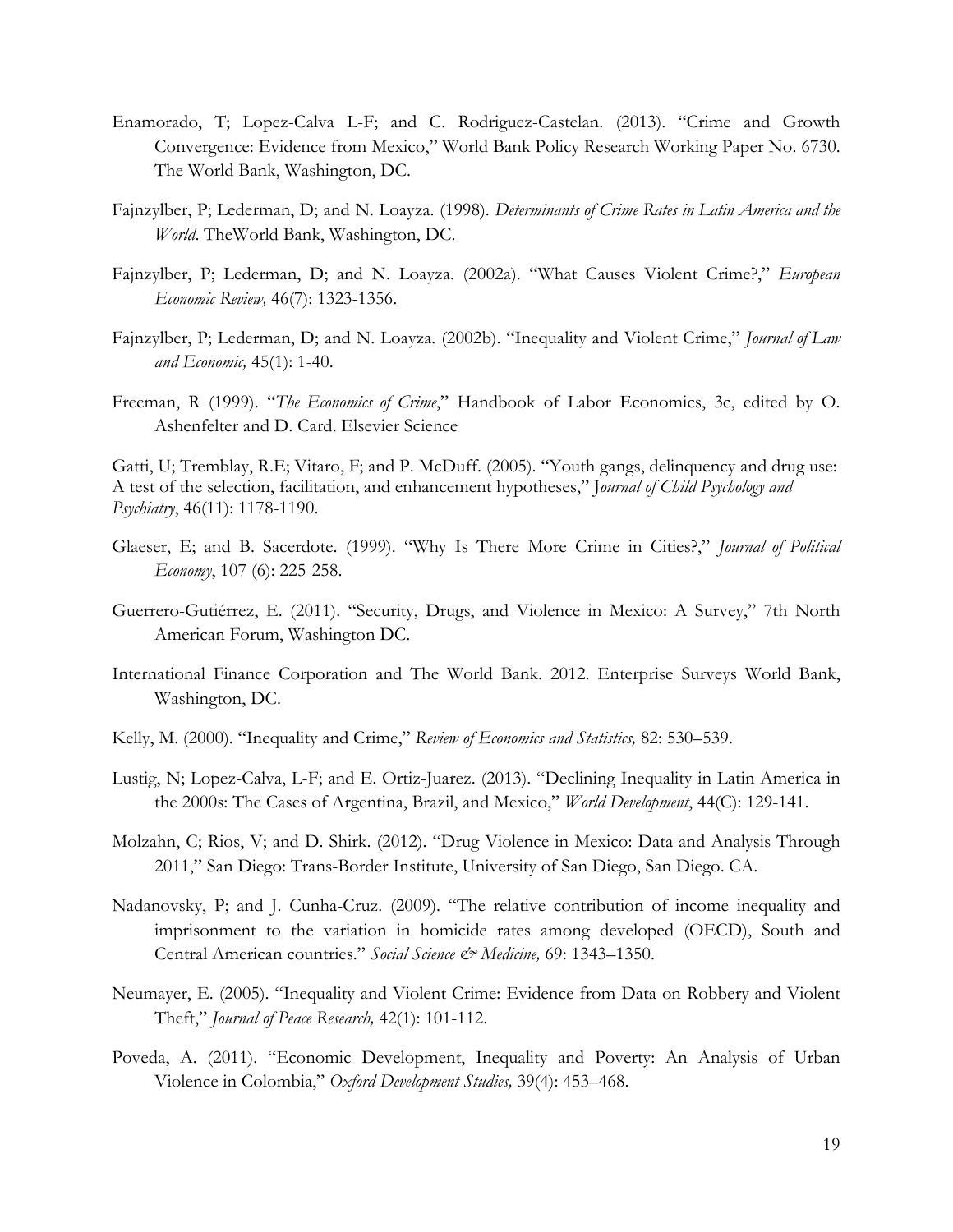- Pridemore, W. A. (2008). "A methodological addition to the cross-national empirical literature on social structure and homicide: A first test of the poverty-homicide thesis," *Criminology*, 46: 133- 154.
- Pridemore, W. A. (2011). "Poverty Matters: A Reassessment of the Inequality-Homicide Relationship in Cross-National Studies*,*" *The British Journal of Criminology*, 51(5): 739-772.
- Ríos, V. (Forthcoming). "Security issues and immigration flows: Drug-violence refugees, the new Mexican immigrants," *Latin American Research Review*, 49.
- Robles, G.; Calderón, G; and B. Magaloni. (2013). "The Economic Consequences of Drug-Trafficking Violence in Mexico," IADB Working Paper 426.
- Secretaria Nacional de Seguridad Pública (SNSP). (2011). Base de datos por fallecimientos por presunta rivalidad delincuencial, December 2006 to September 2011, SNSP, México.
- Secretaria Nacional de Seguridad Pública (SNSP). (2012). Estadísticas y Herramientas de Análisis de Información de la Incidencia Delictiva (Fuero Común, Fuero Federal, 1997-Actual). SNSP, Mexico.
- Stock, J.H; and M. Yogo. (2005). "Testing for weak instruments in linear IV regression, identification and inference for econometric models: Essays in honor of Thomas Rothenberg," *ed. D.W. Andrews and J.H. Stock*, 80–108.
- Thornberry, T.P.; Khron, M; Lizzote, A; and D. Chard-Wierschem. (!993). "The role of juvenile gangs in facilitating delinquent behavior," *Journal of research in Crime and Delinquency,* 30(1): 55- 87.
- Torche, F. (2006\_. "Movilidad Intergeneracional en México: Primeros resultados de la Encuesta ESRU de Movilidad Social en México," Working Document, New York University*.*
- Whitworth, A. (2012). "Local Inequality and Crime: Exploring how Variation in the Scale of Inequality Measures Affects Relationships between Inequality and Crime," *Urban Studies*, 50(4): 725-741
- World Bank. (2012). "La violencia juvenil en México. Reporte de la situación, el marco legal y los programas gubernamentales," The World Bank, Washinton, DC.
- Zhang, L; Welte, J.W; and W. F. Wieczorek. (1999). "Youth gangs, drug use, and delinquency," *Journal of Criminal Justice*, 27(2): 101-109.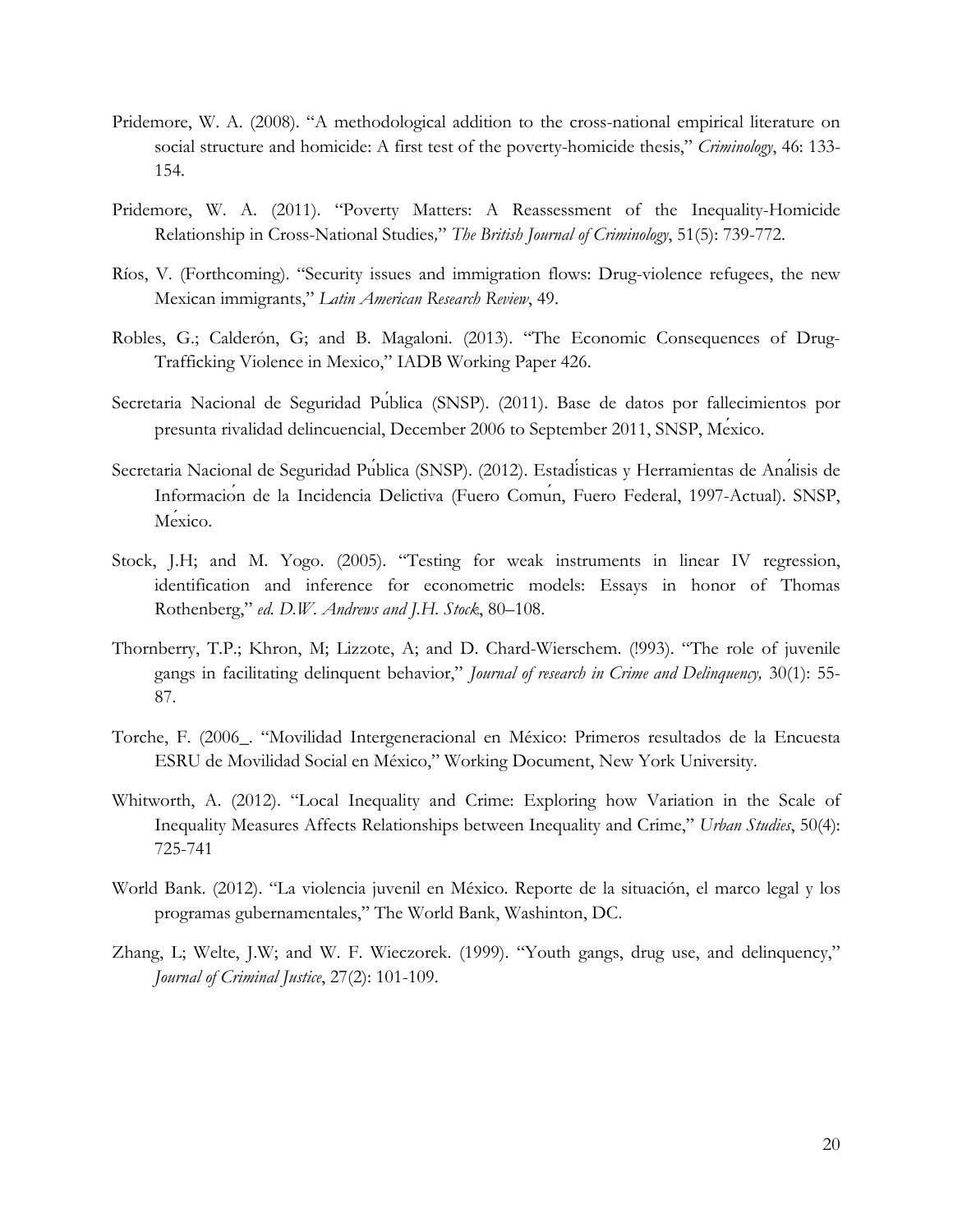| Table 1. Descriptive Statistics             |          |           |          |           |  |  |
|---------------------------------------------|----------|-----------|----------|-----------|--|--|
|                                             | 1990     |           | 2000     |           |  |  |
| Variable                                    | Mean     | Std. Dev. | Mean     | Std. Dev. |  |  |
|                                             |          |           |          |           |  |  |
| Real Income (MX\$ August 2010) <sup>1</sup> | 18363.31 | 8890.44   | 16657.37 | 9838.59   |  |  |
| Gini Coefficient <sup>1</sup>               | 0.43     | 0.06      | 0.38     | 0.06      |  |  |
| Food Poverty Headcount <sup>1</sup>         | 0.42     | 0.21      | 0.45     | 0.25      |  |  |
| Share of Rural Population                   | 0.89     | 0.26      | 0.87     | 0.28      |  |  |
| Police Expenditure                          |          |           | 187.98   | 69.97     |  |  |
| Public Expenditure                          | 592.46   | 782.29    | 1498.23  | 1303.93   |  |  |
| Literacy Rate                               | 0.77     | 0.15      | 0.81     | 0.12      |  |  |
| Total Population <sup>2</sup>               | 33913.10 | 100515.40 | 40395.87 | 120041.60 |  |  |

No. Observations 2,372 2,372

|                                             | 2005      |            | 2010      |            |
|---------------------------------------------|-----------|------------|-----------|------------|
| Variable                                    | Mean      | Std. Dev.  | Mean      | Std. Dev.  |
|                                             |           |            |           |            |
| Real Income (MX\$ August 2010) <sup>1</sup> | 17,971.46 | 9,538.98   | 17,614.54 | 9,361.99   |
| Gini Coefficient <sup>1</sup>               | 0.38      | 0.05       | 0.34      | 0.04       |
| Food Poverty Headcount <sup>1</sup>         | 0.38      | 0.22       | 0.39      | 0.24       |
| Share of Rural Population                   | 0.87      | 0.28       | 0.86      | 0.29       |
| Police Expenditure                          | 182.46    | 68.60      | 250.14    | 90.84      |
| Public Expenditure                          | 2,324.52  | 1,757.12   | 3,037.27  | 2,267.26   |
| Literacy Rate                               | 0.83      | 0.11       | 0.86      | 0.10       |
| Total Population <sup>2</sup>               | 42,700.54 | 127,528.60 | 45,666.65 | 130,964.00 |

No. Observations 2,372 2,372

Source: 1Author's own calculations using the ENIGH, Population Census and Population counts. 2 Consejo Nacional de Población CONAPO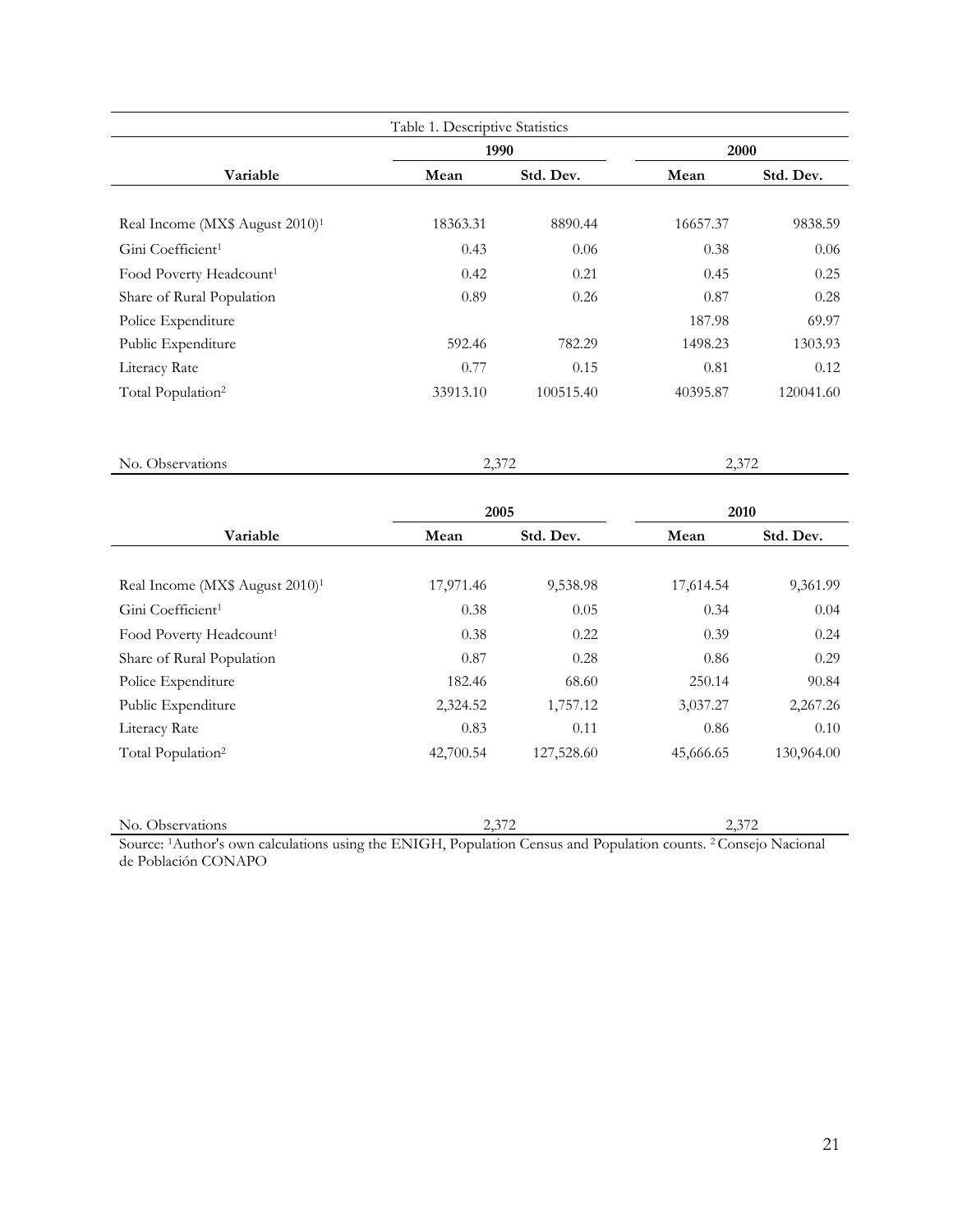|                         |                        | Table 2: OLS Estimates        |               |              |              |
|-------------------------|------------------------|-------------------------------|---------------|--------------|--------------|
|                         | Drug related<br>crimes | Non-drug<br>related<br>crimes | Homicide Rate |              |              |
|                         | 2006-2010              | 2006-2010                     | 1990-2010     | 2000-2010    | 2005-2010    |
| Gini                    | $-105.564**$           | $-31.690***$                  | $-8.301$      | $-18.202**$  | $-86.240***$ |
|                         | (50.081)               | (8.040)                       | (5.309)       | (8.449)      | (21.439)     |
| Log Median Income       | 13.972                 | $-0.575$                      | 0.898         | 1.282        | 10.396       |
|                         | (40.088)               | (6.616)                       | (4.518)       | (7.444)      | (14.602)     |
| Poverty                 | $-4.668$               | $-4.923$                      | $-3.625$      | $-10.691$    | 2.647        |
|                         | (71.892)               | (11.038)                      | (8.020)       | (12.826)     | (24.679)     |
| % Rural Population      | $-19.505$              | 1.026                         | $-2.152$      | $-8.324*$    | $-7.001$     |
|                         | (19.326)               | (3.980)                       | (2.938)       | (4.678)      | (7.811)      |
| Log Public Expenditures | $-9.160*$              | $-1.283$                      | $-1.756***$   | $-4.349***$  | $-9.432***$  |
|                         | (5.034)                | (1.453)                       | (0.464)       | (0.840)      | (2.500)      |
| Log Police Spending     | $-56.332***$           | $-10.195**$                   |               | $-5.118$     | $-36.825***$ |
|                         | (9.884)                | (4.289)                       |               | (4.067)      | (6.768)      |
| Log Literate Population | $-177.994***$          | $-4.708*$                     | $-15.031***$  | $-35.915***$ | $-74.078***$ |
|                         | (50.416)               | (2.599)                       | (4.583)       | (10.784)     | (24.271)     |
| Dummy 2000              |                        |                               | $-4.614$      |              |              |
|                         |                        |                               | (4.778)       |              |              |
| Dummy 2005              |                        |                               | $-8.600***$   | $-11.217***$ |              |
|                         |                        |                               | (0.974)       | (1.727)      |              |
| Constant                | 57.377***              | $10.144***$                   | 17.972***     | 23.048***    | 35.354 ***   |
|                         | (15.958)               | (2.350)                       | (1.775)       | (2.935)      | (5.021)      |
| Number of observations  | 1,872                  | 1,872                         | 5,991         | 3,839        | 1,872        |
| R <sub>2</sub>          | 0.064                  | 0.016                         | 0.026         | 0.045        | 0.062        |

Robust Std. Errors within parentheses

All regressions are weighted by population size.

All monetary measures are expressed in real terms as August of 2010.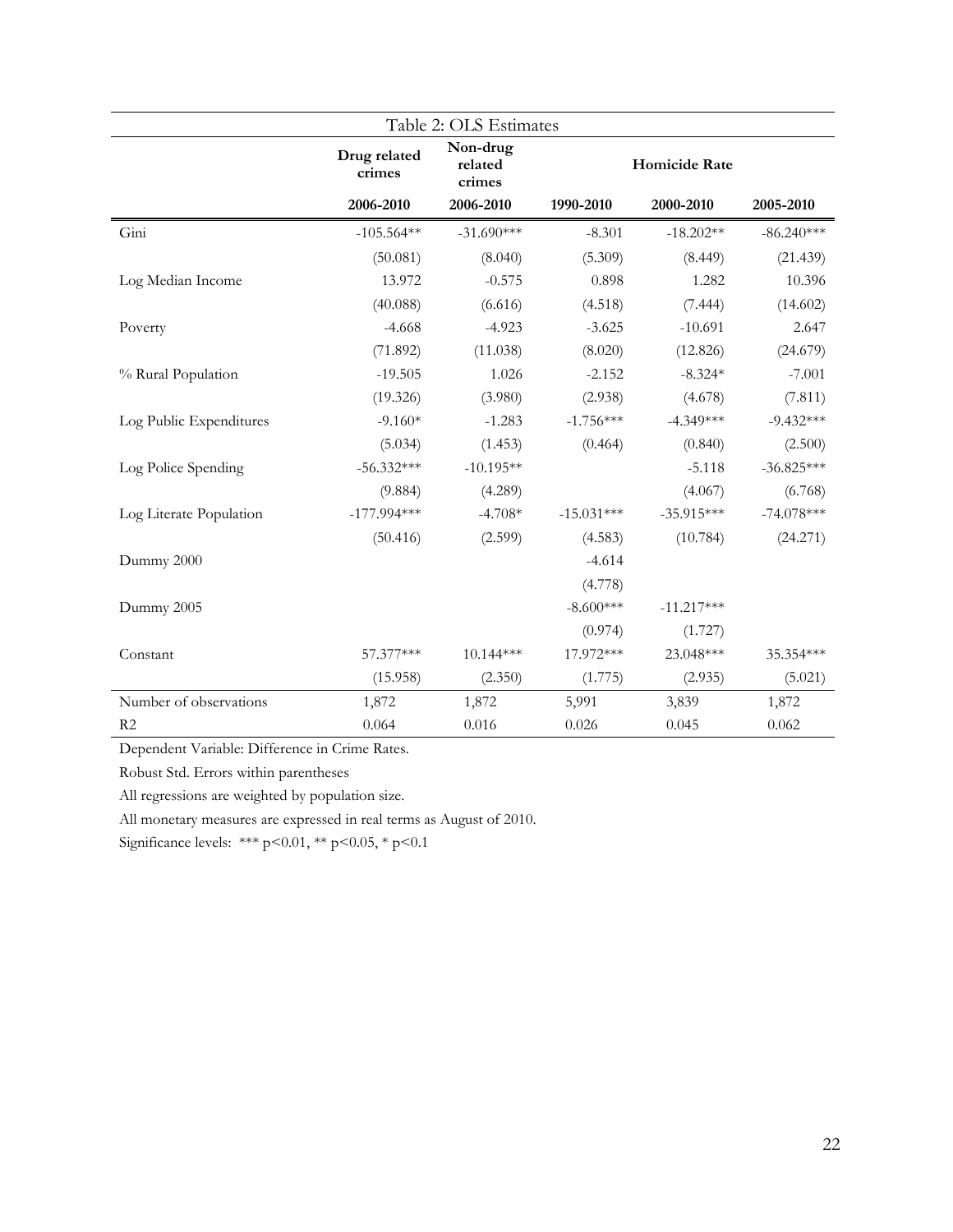|                             | Table 3: First Stage Regressions |             |             |  |  |  |
|-----------------------------|----------------------------------|-------------|-------------|--|--|--|
|                             | Gini                             | Gini        | Gini        |  |  |  |
|                             | 1990-2010                        | 2000-2010   | 2005-2010   |  |  |  |
| Predicted Gini - Instrument | $1.360***$                       | $0.909***$  | $0.883***$  |  |  |  |
|                             | (0.082)                          | (0.066)     | (0.263)     |  |  |  |
| Log Median Income           | $0.123***$                       | $0.085***$  | $0.079***$  |  |  |  |
|                             | (0.013)                          | (0.015)     | (0.018)     |  |  |  |
| Poverty                     | $0.233***$                       | $0.214***$  | $0.206***$  |  |  |  |
|                             | (0.026)                          | (0.029)     | (0.034)     |  |  |  |
| % Rural Population          | $0.059***$                       | $0.060***$  | $0.061***$  |  |  |  |
|                             | (0.009)                          | (0.010)     | (0.012)     |  |  |  |
| Log Public Expenditures     | 0.001                            | 0.004       | $0.016***$  |  |  |  |
|                             | (0.002)                          | (0.003)     | (0.004)     |  |  |  |
| Log Literate Population     | $-0.003$                         | $-0.002$    | $-0.010$    |  |  |  |
|                             | (0.005)                          | (0.009)     | (0.012)     |  |  |  |
| Dummy 2000                  | $-0.012$                         |             |             |  |  |  |
|                             | (0.016)                          |             |             |  |  |  |
| Dummy 2005                  | $0.044***$                       | $0.125***$  |             |  |  |  |
|                             | (0.002)                          | (0.009)     |             |  |  |  |
| Log Police Spending         |                                  | $-0.006$    | $-0.030$    |  |  |  |
|                             |                                  | (0.013)     | (0.019)     |  |  |  |
| Constant                    | $-0.053***$                      | $-0.050***$ | $-0.043***$ |  |  |  |
|                             | (0.004)                          | (0.006)     | (0.008)     |  |  |  |
| Number of observations      | 5,991                            | 3,839       | 1,872       |  |  |  |
| R2                          | 0.196                            | 0.193       | 0.072       |  |  |  |

Dependent Variable: Difference in Inequality

Robust Std. Errors within parentheses

All regressions are weighted by population size.

All monetary measures are expressed in real terms as August of 2010.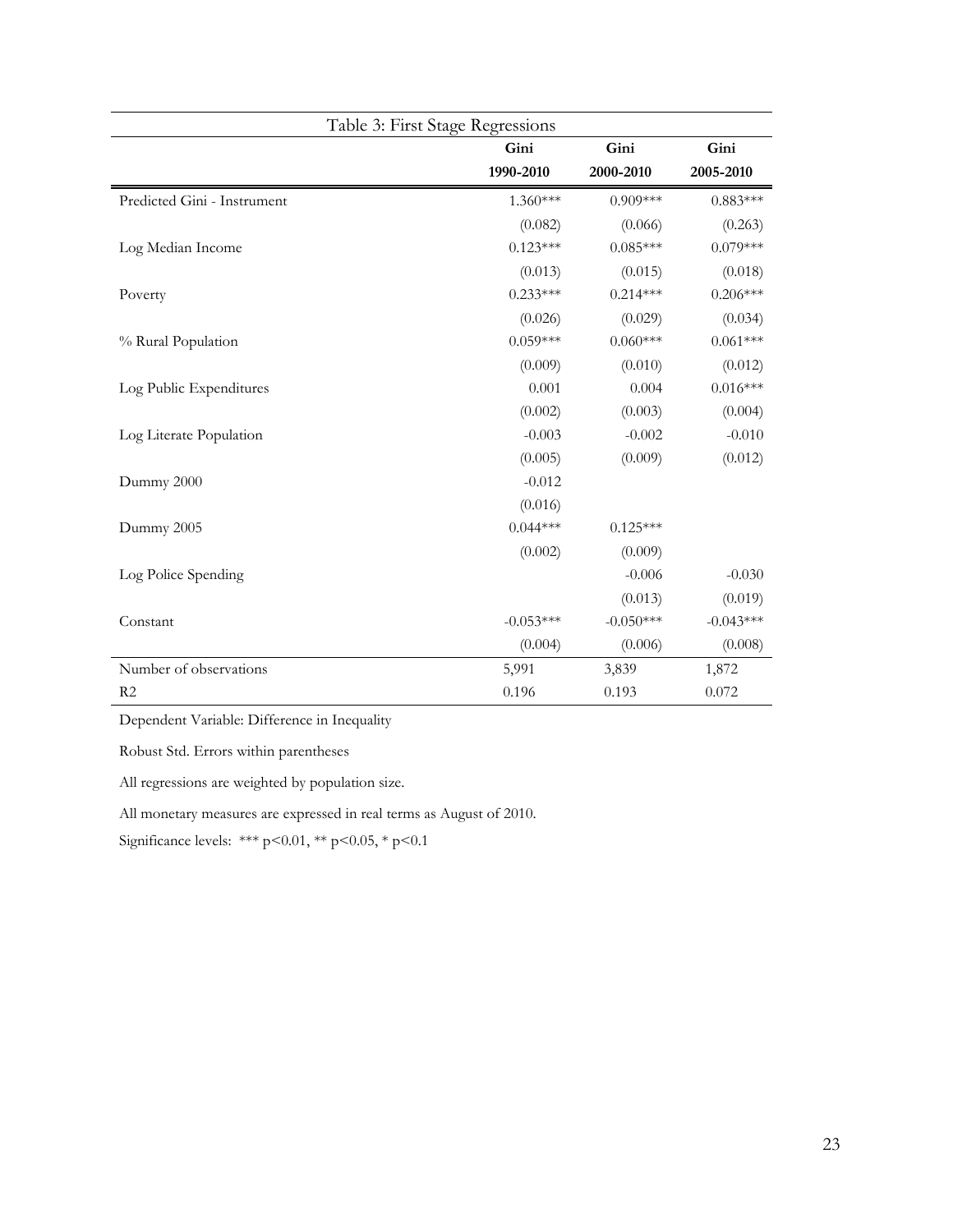|                         |                        | Table 4: 2SLS Estimates       |                      |              |              |
|-------------------------|------------------------|-------------------------------|----------------------|--------------|--------------|
|                         | Drug related<br>crimes | Non-drug<br>related<br>crimes | <b>Homicide Rate</b> |              |              |
|                         | 2006-2010              | 2006-2010                     | 1990-2010            | 2000-2010    | 2005-2010    |
| Gini                    | 1,075.731**            | $-105.444$                    | 19.681               | $-29.163$    | 481.147*     |
|                         | (524.046)              | (83.444)                      | (14.957)             | (21.017)     | (261.650)    |
| Log Median Income       | $-75.096$              | 4.986                         | $-1.730$             | 2.222        | $-32.384$    |
|                         | (57.604)               | (10.219)                      | (4.324)              | (7.734)      | (24.585)     |
| Poverty                 | $-242.676*$            | 9.938                         | $-8.330$             | $-8.545$     | $-111.671*$  |
|                         | (128.463)              | (21.764)                      | (7.894)              | (13.675)     | (57.319)     |
| % Rural Population      | $-93.306**$            | 5.634                         | $-3.925$             | $-7.606$     | $-42.448**$  |
|                         | (42.282)               | (6.999)                       | (3.028)              | (5.058)      | (19.451)     |
| Log Public Expenditures | $-27.852**$            | $-0.116$                      | $-1.629***$          | $-4.219***$  | $-18.410***$ |
|                         | (10.922)               | (1.996)                       | (0.503)              | (0.895)      | (6.117)      |
| Log Police Spending     | $-26.032$              | $-12.087**$                   |                      | $-5.316$     | $-22.271$    |
|                         | (25.832)               | (5.201)                       |                      | (4.122)      | (13.639)     |
| Log Literate Population | $-168.811***$          | $-5.281*$                     | $-15.352***$         | $-35.900***$ | $-69.668***$ |
|                         | (52.518)               | (2.806)                       | (5.002)              | (10.777)     | (25.931)     |
| Dummy 2005              |                        |                               | $-7.898$             | $-10.786***$ |              |
|                         |                        |                               | (5.123)              | (1.989)      |              |
| Dummy 2010              |                        |                               | 1.527                |              |              |
|                         |                        |                               | (4.600)              |              |              |
| Constant                | 125.368***             | 5.899                         | 17.501***            | 22.359***    | 68.011***    |
|                         | (38.616)               | (5.761)                       | (6.251)              | (3.436)      | (17.528)     |
| Number of observations  | 1,872                  | 1,872                         | 5,991                | 3,839        | 1,872        |

Robust Std. Errors within parentheses

All regressions are weighted by population size.

All monetary measures are expressed in real terms as August of 2010.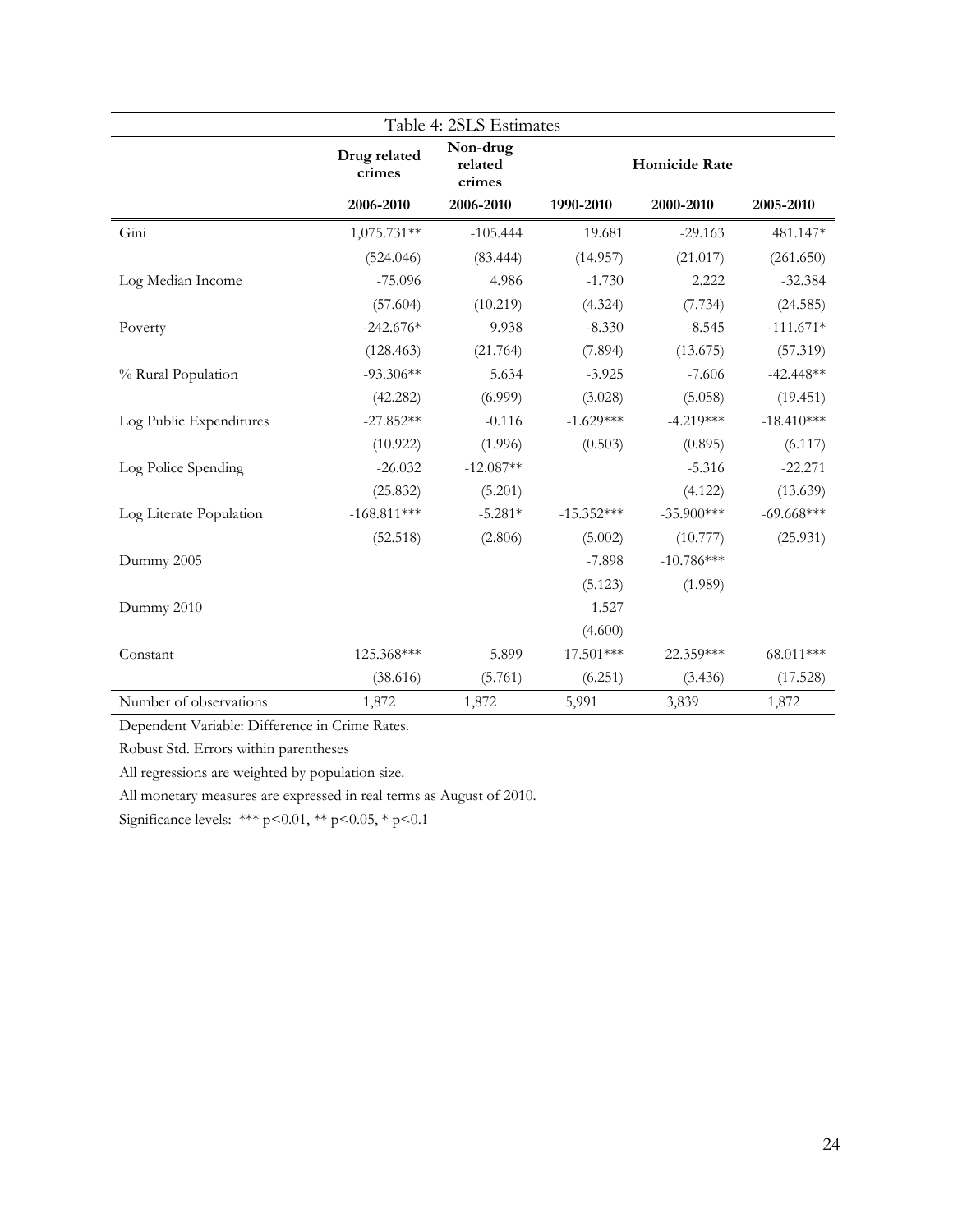|                         | Table 5: 2SLS Estimates trimming for outliers in Inequality |             |               |              |              |
|-------------------------|-------------------------------------------------------------|-------------|---------------|--------------|--------------|
|                         | Non-drug<br>Drug related<br>related<br>crimes<br>crimes     |             | Homicide Rate |              |              |
|                         | 2006-2010                                                   | 2006-2010   | 1990-2010     | 2000-2010    | 2005-2010    |
| Gini                    | 1,063.729**                                                 | $-56.199$   | 27.399*       | $-10.325$    | 546.012**    |
|                         | (427.422)                                                   | (63.763)    | (15.126)      | (18.880)     | (224.973)    |
| Log Median Income       | $-67.677$                                                   | 2.637       | $-1.898$      | 1.878        | $-32.235$    |
|                         | (55.366)                                                    | (9.631)     | (5.497)       | (9.012)      | (23.990)     |
| Poverty                 | $-236.265**$                                                | 1.337       | $-8.768$      | $-12.085$    | $-121.677**$ |
|                         | (114.170)                                                   | (18.970)    | (9.855)       | (15.538)     | (51.843)     |
| % Rural Population      | $-89.048**$                                                 | 2.702       | $-3.135$      | $-7.505$     | $-43.267**$  |
|                         | (36.934)                                                    | (5.835)     | (3.199)       | (5.207)      | (17.313)     |
| Log Public Expenditures | $-24.789***$                                                | $-0.589$    | $-1.690***$   | $-4.588***$  | $-17.761***$ |
|                         | (9.381)                                                     | (1.819)     | (0.490)       | (0.912)      | (5.321)      |
| Log Police Spending     | $-38.934$                                                   | $-10.452**$ |               | $-6.637$     | $-26.223*$   |
|                         | (24.498)                                                    | (4.607)     |               | (4.088)      | (13.614)     |
| Log Literate Population | $-184.391***$                                               | $-5.274*$   | $-16.588***$  | $-39.645***$ | $-75.593***$ |
|                         | (58.708)                                                    | (2.741)     | (5.227)       | (12.111)     | (28.898)     |
| Dummy 2005              |                                                             |             | $-1.841$      | $-12.492***$ |              |
|                         |                                                             |             | (5.760)       | (2.157)      |              |
| Dummy 2010              |                                                             |             | $-10.528***$  |              |              |
|                         |                                                             |             | (1.550)       |              |              |
| Constant                | 131.347***                                                  | 8.251       | 20.748***     | 24.615***    | 74.167***    |
|                         | (35.183)                                                    | (5.043)     | (2.597)       | (3.855)      | (16.544)     |
| Number of observations  | 1,710                                                       | 1,710       | 5,424         | 3,480        | 1,710        |

Robust Std. Errors within parentheses

All regressions are weighted by population size.

All monetary measures are expressed in real terms as August of 2010.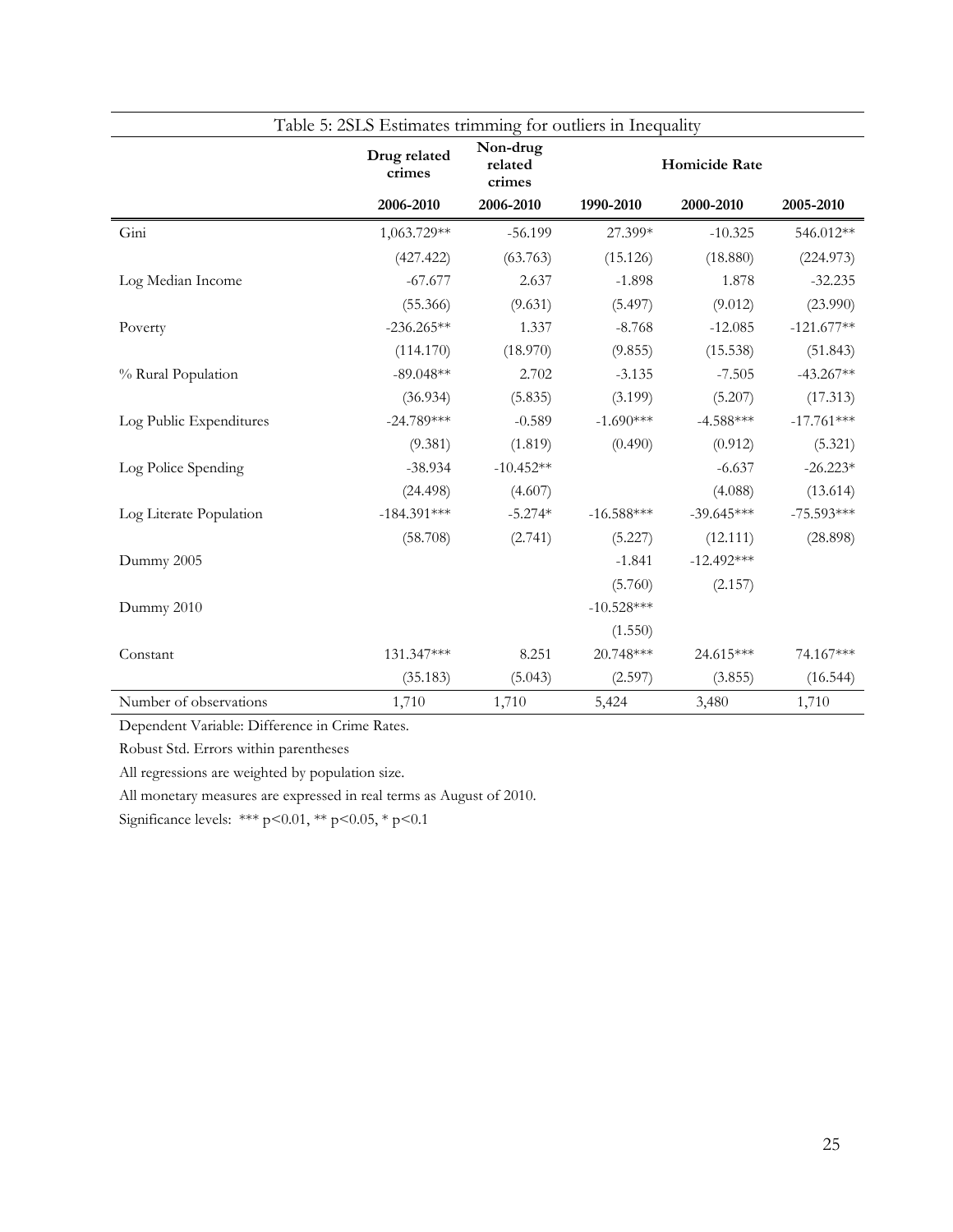|                         | Table 6: 2SLS Estimates using Alternative Poverty Measures: Capacities Poverty |                               |               |              |              |  |  |
|-------------------------|--------------------------------------------------------------------------------|-------------------------------|---------------|--------------|--------------|--|--|
|                         | Drug related<br>crimes                                                         | Non-drug<br>related<br>crimes | Homicide Rate |              |              |  |  |
|                         | 2006-2010                                                                      | 2006-2010                     | 1990-2010     | 2000-2010    | 2005-2010    |  |  |
| Gini                    | 1,074.926**                                                                    | $-104.996$                    | 18.077        | $-23.125$    | 490.354*     |  |  |
|                         | (527.756)                                                                      | (84.881)                      | (14.343)      | (23.958)     | (266.998)    |  |  |
| Log Median Income       | $-56.152$                                                                      | 4.432                         | $-2.422$      | $-0.276$     | $-18.556$    |  |  |
|                         | (51.413)                                                                       | (8.127)                       | (3.793)       | (6.342)      | (20.222)     |  |  |
| Capacities Poverty      | $-192.962*$                                                                    | 8.355                         | $-9.634$      | $-14.016$    | $-78.361*$   |  |  |
|                         | (105.703)                                                                      | (16.236)                      | (7.016)       | (11.464)     | (43.773)     |  |  |
| % Rural Population      | $-96.386**$                                                                    | 5.810                         | $-3.900$      | $-8.920*$    | $-42.699**$  |  |  |
|                         | (43.596)                                                                       | (7.081)                       | (3.046)       | (5.172)      | (19.830)     |  |  |
| Log Public Expenditures | $-31.271***$                                                                   | 0.010                         | $-1.761***$   | $-4.264***$  | $-20.317***$ |  |  |
|                         | (12.019)                                                                       | (2.200)                       | (0.467)       | (0.897)      | (6.823)      |  |  |
| Log Police Spending     | $-27.801$                                                                      | $-11.972**$                   |               | $-5.724$     | $-22.100$    |  |  |
|                         | (27.394)                                                                       | (5.250)                       |               | (4.109)      | (14.408)     |  |  |
| Log Literate Population | $-175.327***$                                                                  | $-5.033*$                     | $-15.354***$  | $-35.894***$ | $-73.109***$ |  |  |
|                         | (53.590)                                                                       | (2.786)                       | (4.679)       | (10.760)     | (26.190)     |  |  |
| Dummy 2005              |                                                                                |                               | $-1.349$      | $-11.370***$ |              |  |  |
|                         |                                                                                |                               | (3.967)       | (2.103)      |              |  |  |
| Dummy 2010              |                                                                                |                               | $-9.906***$   |              |              |  |  |
|                         |                                                                                |                               | (1.448)       |              |              |  |  |
| Constant                | 124.212***                                                                     | 5.896                         | 20.083***     | 23.509***    | 66.333***    |  |  |
|                         | (37.708)                                                                       | (5.499)                       | (2.279)       | (3.515)      | (16.890)     |  |  |
| Number of observations  | 1,872                                                                          | 1,872                         | 5,991         | 3,839        | 1,872        |  |  |

Robust Std. Errors within parentheses

All regressions are weighted by population size.

All monetary measures are expressed in real terms as August of 2010.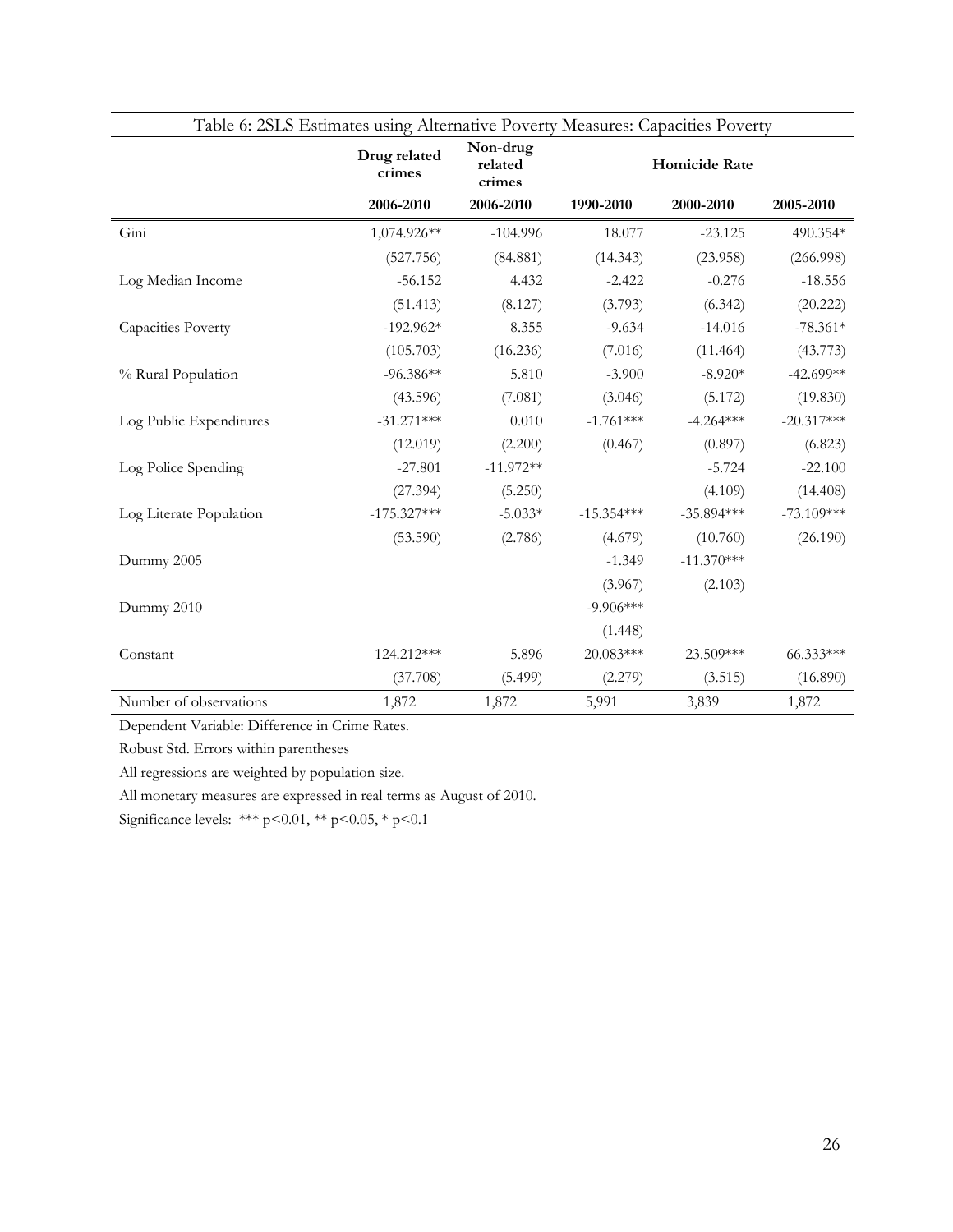| Table 7: 2SLS Estimates using Alternative Poverty Measures: Patrimonial Poverty |                        |                               |                      |              |              |  |
|---------------------------------------------------------------------------------|------------------------|-------------------------------|----------------------|--------------|--------------|--|
|                                                                                 | Drug related<br>crimes | Non-drug<br>related<br>crimes | <b>Homicide Rate</b> |              |              |  |
|                                                                                 | 2006-2010              | 2006-2010                     | 1990-2010            | 2000-2010    | 2005-2010    |  |
| Gini                                                                            | 1,368.335*             | $-119.237$                    | 18.665               | $-14.627$    | 632.434*     |  |
|                                                                                 | (752.448)              | (113.135)                     | (15.490)             | (17.116)     | (378.355)    |  |
| Log Median Income                                                               | 108.482                | $-3.623$                      | 0.551                | 1.448        | 62.124*      |  |
|                                                                                 | (70.954)               | (10.030)                      | (2.338)              | (3.213)      | (37.732)     |  |
| Patrimonial Poverty                                                             | 157.512                | $-8.903$                      | $-3.792$             | $-12.439$    | 95.026       |  |
|                                                                                 | (137.950)              | (21.672)                      | (7.761)              | (10.415)     | (72.715)     |  |
| % Rural Population                                                              | $-43.618$              | 3.113                         | $-3.200$             | $-9.587**$   | $-15.117$    |  |
|                                                                                 | (30.449)               | (4.405)                       | (3.037)              | (4.815)      | (14.486)     |  |
| Log Public Expenditures                                                         | $-37.095**$            | 0.257                         | $-1.733***$          | $-4.342***$  | $-22.613***$ |  |
|                                                                                 | (15.183)               | (2.503)                       | (0.473)              | (0.886)      | (8.372)      |  |
| Log Police Spending                                                             | 3.058                  | $-13.475*$                    |                      | $-5.222$     | $-7.076$     |  |
|                                                                                 | (42.749)               | (7.082)                       |                      | (4.192)      | (22.051)     |  |
| Log Literate Population                                                         | $-181.410***$          | $-4.798$                      | $-15.390***$         | $-36.083***$ | $-75.165***$ |  |
|                                                                                 | (58.636)               | (2.951)                       | (4.714)              | (10.822)     | (28.246)     |  |
| Dummy 2005                                                                      |                        |                               | $-4.516*$            | $-11.589***$ |              |  |
|                                                                                 |                        |                               | (2.482)              | (2.052)      |              |  |
| Dummy 2010                                                                      |                        |                               | $-9.809***$          |              |              |  |
|                                                                                 |                        |                               | (1.407)              |              |              |  |
| Constant                                                                        | 81.520***              | 8.029***                      | 19.361***            | 23.525***    | 44.755***    |  |
|                                                                                 | (21.486)               | (2.316)                       | (1.946)              | (2.977)      | (9.929)      |  |
| Number of observations                                                          | 1,872                  | 1,872                         | 5,991                | 3,839        | 1,872        |  |

Robust Std. Errors within parentheses

All regressions are weighted by population size.

All monetary measures are expressed in real terms as August of 2010.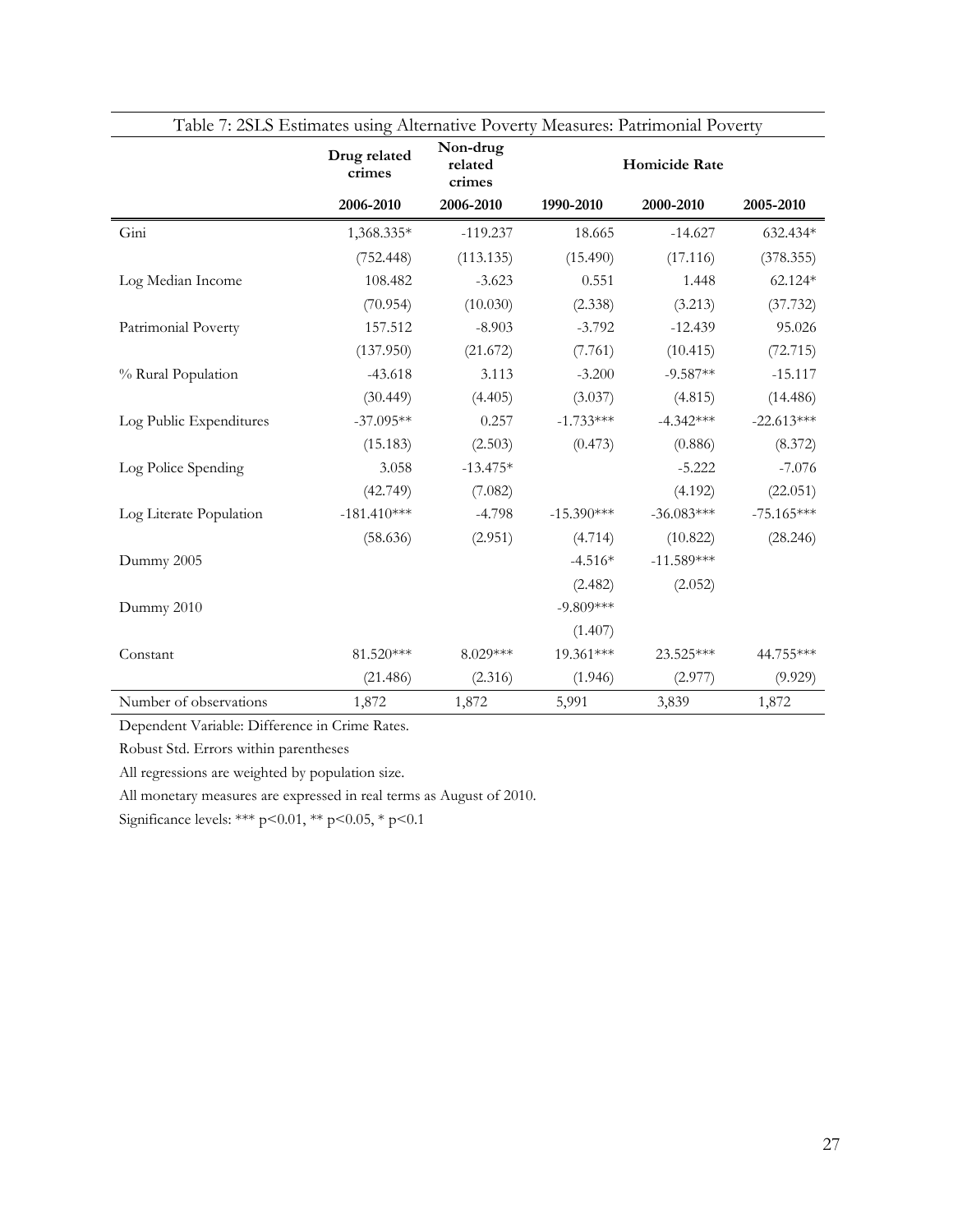|                         | Table 8: 2SLS Estimates for Rural Municipalities |                               |                      |             |             |
|-------------------------|--------------------------------------------------|-------------------------------|----------------------|-------------|-------------|
|                         | Drug related<br>crimes                           | Non-drug<br>related<br>crimes | <b>Homicide Rate</b> |             |             |
|                         | 2006-2010                                        | 2006-2010                     | 1990-2010            | 2000-2010   | 2005-2010   |
| Gini                    | 3,885.398                                        | $-467.083$                    | 36.293               | 11.976      | 886.891     |
|                         | (4,850.315)                                      | (523.939)                     | (22.209)             | (31.853)    | (1,277.246) |
| Log Median Income       | $-104.987$                                       | 19.104                        | 2.968                | 12.240      | 4.740       |
|                         | (209.248)                                        | (24.136)                      | (5.346)              | (8.844)     | (48.749)    |
| Poverty                 | $-377.668$                                       | 48.304                        | 1.144                | 7.741       | $-42.272$   |
|                         | (540.208)                                        | (60.173)                      | (9.870)              | (15.745)    | (130.372)   |
| Log Public Expenditures | $-96.365$                                        | 5.894                         | $-1.260*$            | $-6.468***$ | $-33.080$   |
|                         | (104.439)                                        | (11.359)                      | (0.732)              | (1.381)     | (28.355)    |
| Log Police Spending     | 80.715                                           | $-21.340$                     |                      | 9.271       | 21.077      |
|                         | (228.452)                                        | (27.252)                      |                      | (7.707)     | (59.818)    |
| Log Literate Population | $-504.924**$                                     | 18.571                        | $-19.729**$          | $-44.640**$ | $-147.036$  |
|                         | (257.004)                                        | (22.309)                      | (8.160)              | (21.794)    | (94.176)    |
| Dummy 2005              |                                                  |                               | $-3.867$             | $-5.211*$   |             |
|                         |                                                  |                               | (5.766)              | (3.090)     |             |
| Dummy 2010              |                                                  |                               | $-7.994***$          |             |             |
|                         |                                                  |                               | (2.359)              |             |             |
| Constant                | 269.963                                          | $-15.213$                     | 15.280***            | 14.084***   | 67.410      |
|                         | (236.578)                                        | (25.250)                      | (3.398)              | (4.860)     | (62.306)    |
| Number of observations  | 924                                              | 924                           | 3,175                | 1,969       | 924         |

Robust Std. Errors within parentheses

All regressions are weighted by population size.

All monetary measures are expressed in real terms as August of 2010.